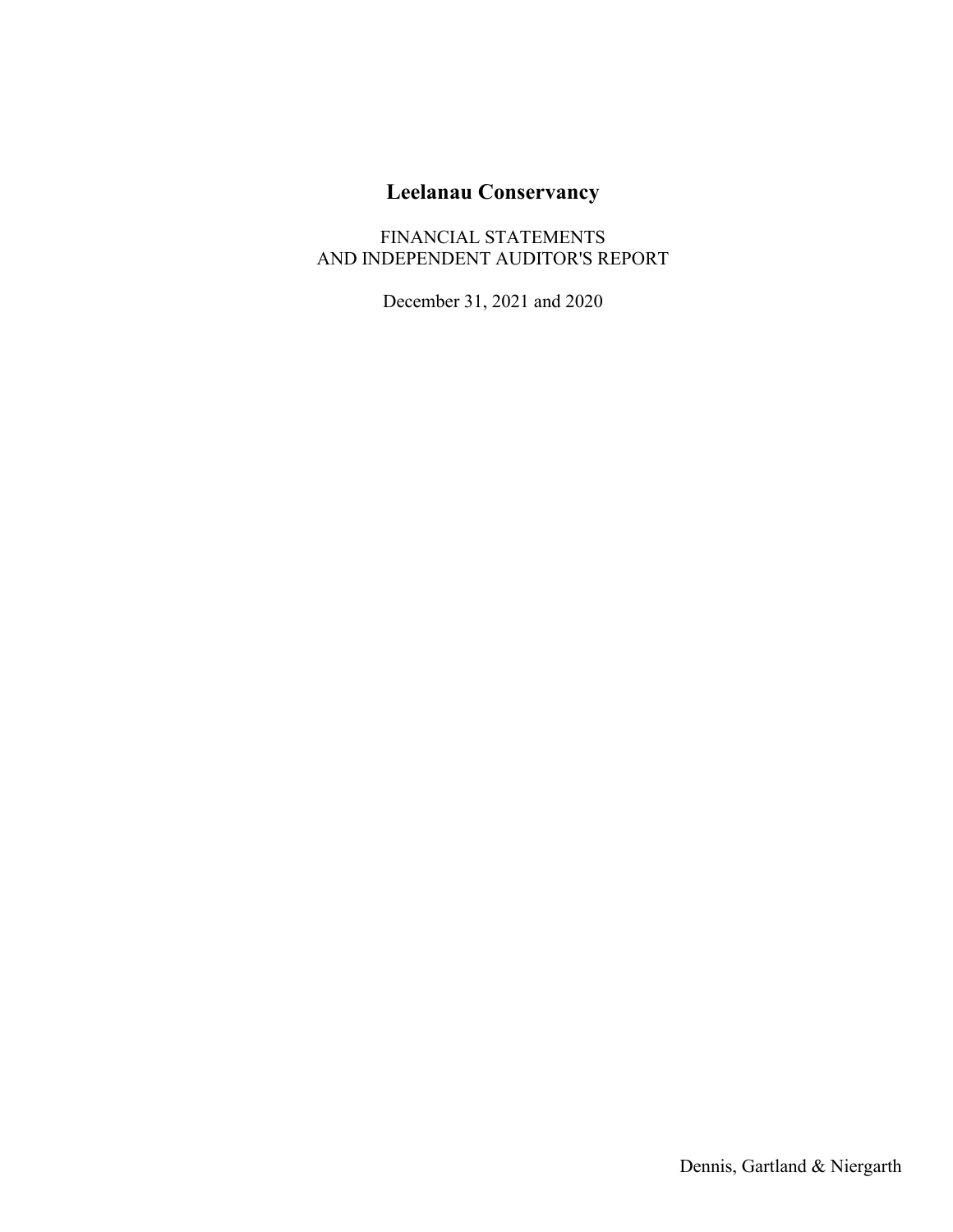# CONTENTS

|                                                       | Page |
|-------------------------------------------------------|------|
|                                                       |      |
|                                                       |      |
|                                                       |      |
|                                                       |      |
|                                                       |      |
|                                                       |      |
| SUPPLEMENTAL INFORMATION                              |      |
| LAND ACQUIRED FOR CONSERVATION PURPOSES, CONSERVATION |      |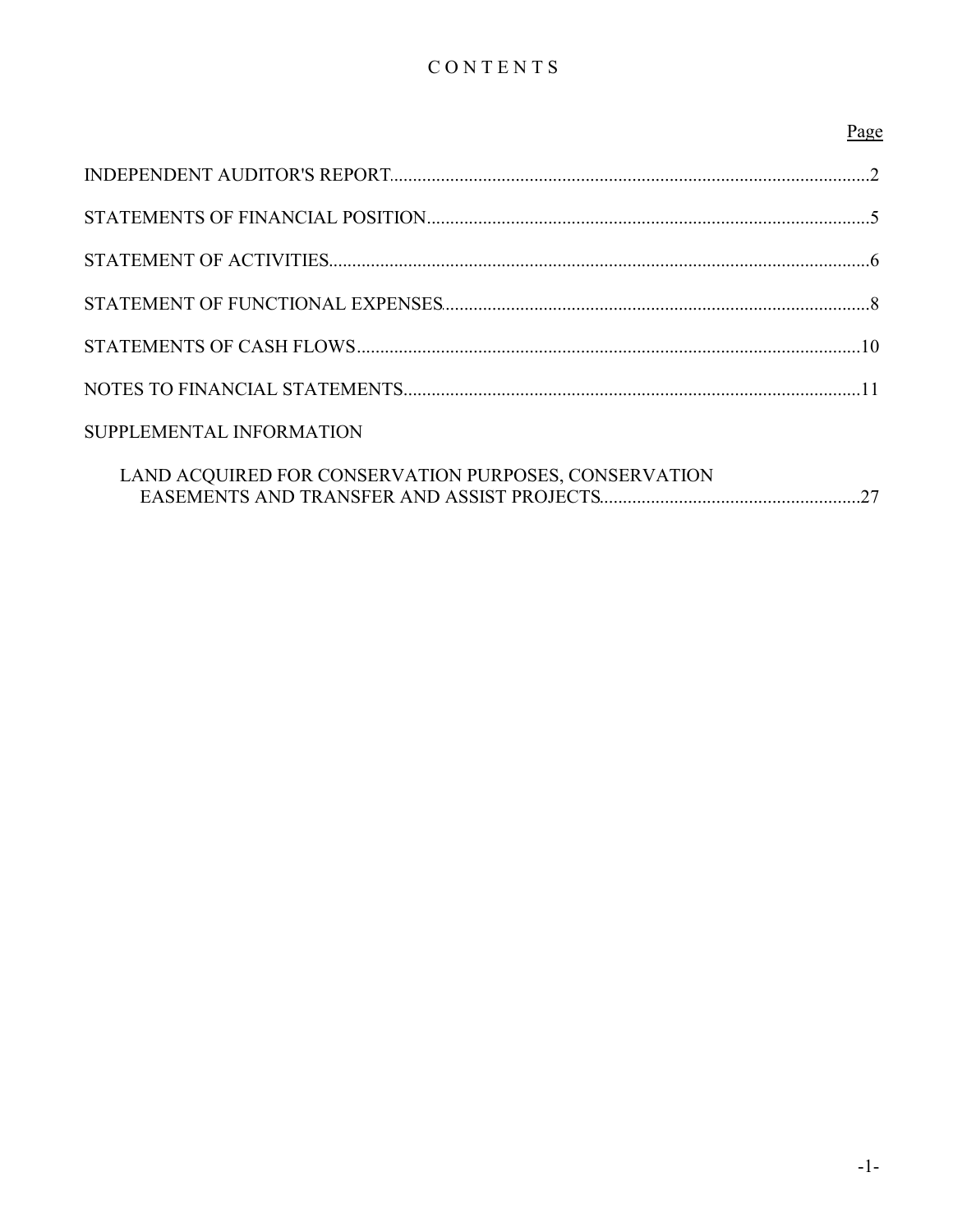

Brad P. Niergarth, CPA James G. Shumate, CPA<br>Shelly K. Bedford, CPA Heidi M. Wendel, CPA Shelly A. Ashmore, CPA<br>James M. Taylor, CPA Trina B. Ochs, CPA John A. Blair, CPA Aaron J. Mansfield, CPA<br>Elizabeth A. Hedden, CPA Jonathan P. Benjamin, CPA

# **INDEPENDENT AUDITOR'S REPORT**

To the Board of Directors Leelanau Conservancy

### *Opinion*

We have audited the accompanying financial statements of Leelanau Conservancy, (the "Conservancy") (a nonprofit organization), which comprise the statements of financial position as of December 31, 2021 and 2020, and the related statements of activities, functional expenses and cash flows for the years then ended, and the related notes to the financial statements.

In our opinion, the financial statements referred to above present fairly, in all material respects, the financial position of Leelanau Conservancy as of December 31, 2021 and 2020, and the changes in its net assets and its cash flows for the years then ended in accordance with accounting principles generally accepted in the United States of America.

## *Basis for Opinion*

We conducted our audits in accordance with auditing standards generally accepted in the United States of America. Our responsibilities under those standards are further described in the Auditor's Responsibilities for the Audit of the Financial Statements section of our report. We are required to be independent of the Conservancy and to meet our other ethical responsibilities in accordance with the relevant ethical requirements relating to our audits. We believe that the audit evidence we have obtained is sufficient and appropriate to provide a basis for our audit opinion.

#### *Responsibilities of Management for the Financial Statements*

Management is responsible for the preparation and fair presentation of the financial statements in accordance with accounting principles generally accepted in the United States of America, and for the design, implementation, and maintenance of internal control relevant to the preparation and fair presentation of financial statements that are free from material misstatement, whether due to fraud or error.

In preparing the financial statements, management is required to evaluate whether there are conditions or events, considered in the aggregate, that raise substantial doubt about the Conservancy's ability to continue as a going concern within one year after the date that the financial statements are available to be issued.

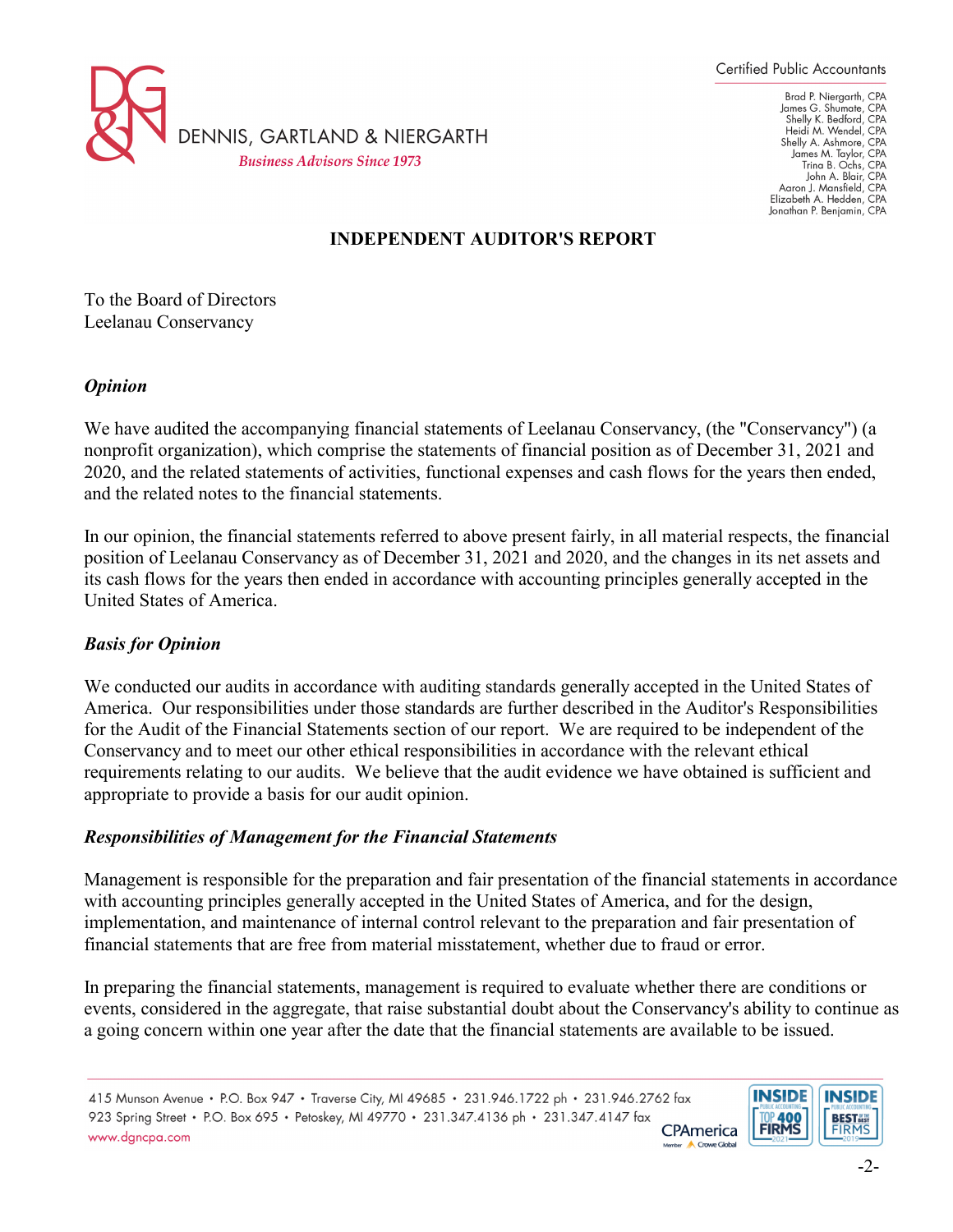# *Auditor's Responsibilities for the Audit of the Financial Statements*

Our objectives are to obtain reasonable assurance about whether the financial statements as a whole are free from material misstatement, whether due to fraud or error, and to issue an auditor's report that includes our opinion. Reasonable assurance is a high level of assurance but is not absolute assurance and therefore is not a guarantee that an audit conducted in accordance with generally accepted auditing standards will always detect a material misstatement when it exists. The risk of not detecting a material misstatement resulting from fraud is higher than for one resulting from error, as fraud may involve collusion, forgery, intentional omissions, misrepresentations, or the override of internal control. Misstatements, including omissions, are considered material if there is a substantial likelihood that, individually or in the aggregate, they would influence the judgment made by a reasonable user based on the financial statements.

In performing an audit in accordance with generally accepted auditing standards, we:

- Exercise professional judgment and maintain professional skepticism throughout the audit.
- Identify and assess the risks of material misstatement of the financial statements, whether due to fraud or error, and design and perform audit procedures responsive to those risks. Such procedures include examining, on a test basis, evidence regarding the amounts and disclosures in the financial statements.
- Obtain an understanding of internal control relevant to the audit in order to design audit procedures that are appropriate in the circumstances, but not for the purpose of expressing an opinion on the effectiveness of the Conservancy's internal control. Accordingly, no such opinion is expressed.
- Evaluate the appropriateness of accounting policies used and the reasonableness of significant accounting estimates made by management, as well as evaluate the overall presentation of the financial statements.
- Conclude whether, in our judgment, there are conditions or events, considered in the aggregate, that raise substantial doubt about the Conservancy's ability to continue as a going concern for a reasonable period of time.

We are required to communicate with those charged with governance regarding, among other matters, the planned scope and timing of the audit, significant audit findings, and certain internal control related matters that we identified during the audit.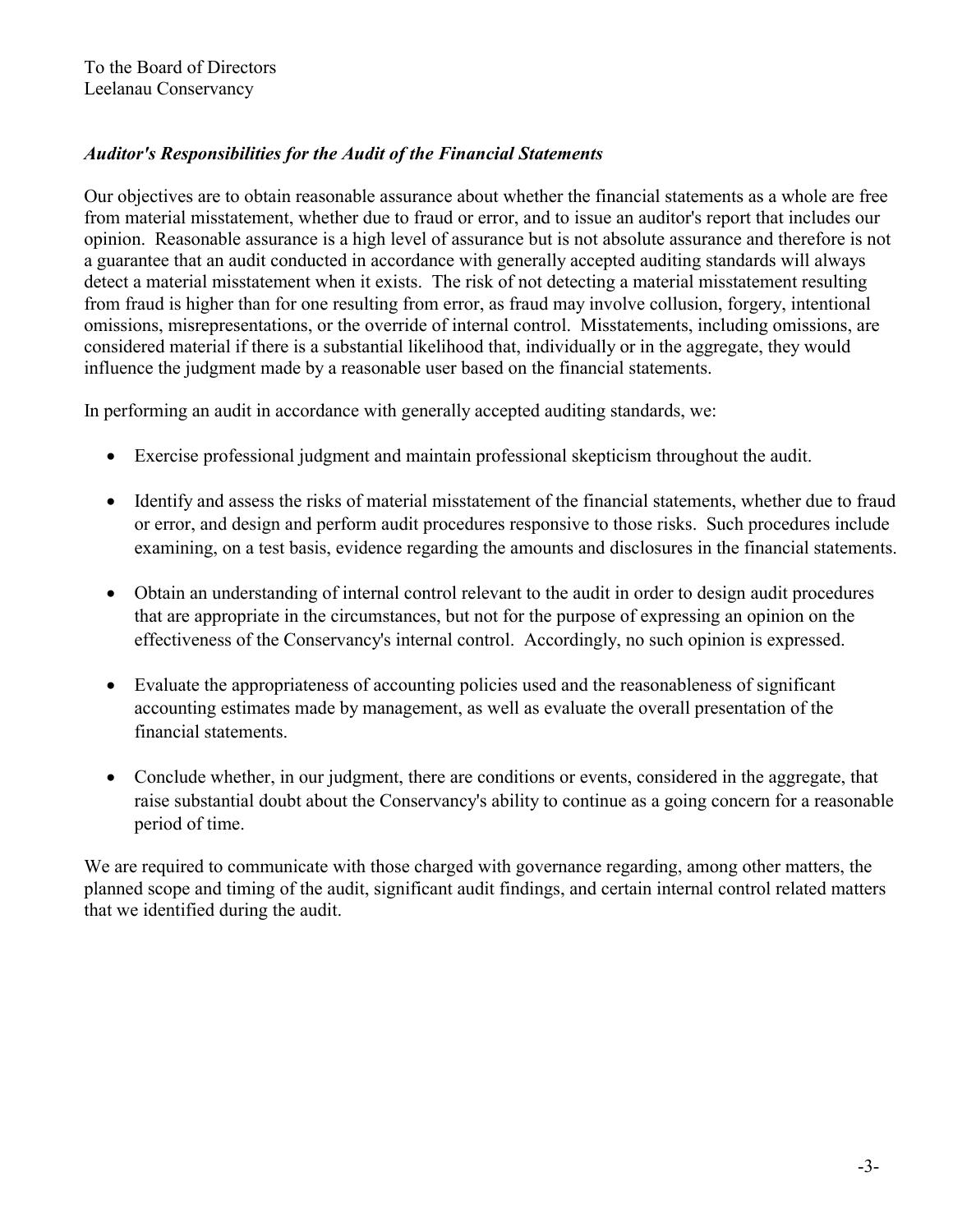To the Board of Directors Leelanau Conservancy

## *Other Matters*

### *Supplemental Information*

Our audit was conducted for the purpose of forming an opinion on the financial statements as a whole. The accompanying supplemental information on page 27 is presented for purposes of additional analysis and is not a required part of the financial statements. Such information is the responsibility of management and has not been subjected to the auditing procedures applied in the audit of the financial statements, and accordingly, we do not express an opinion or provide any assurance on it.

*Dennis, Gartland & Niergarth* 

Certified Public Accountants Traverse City, Michigan

April 25, 2022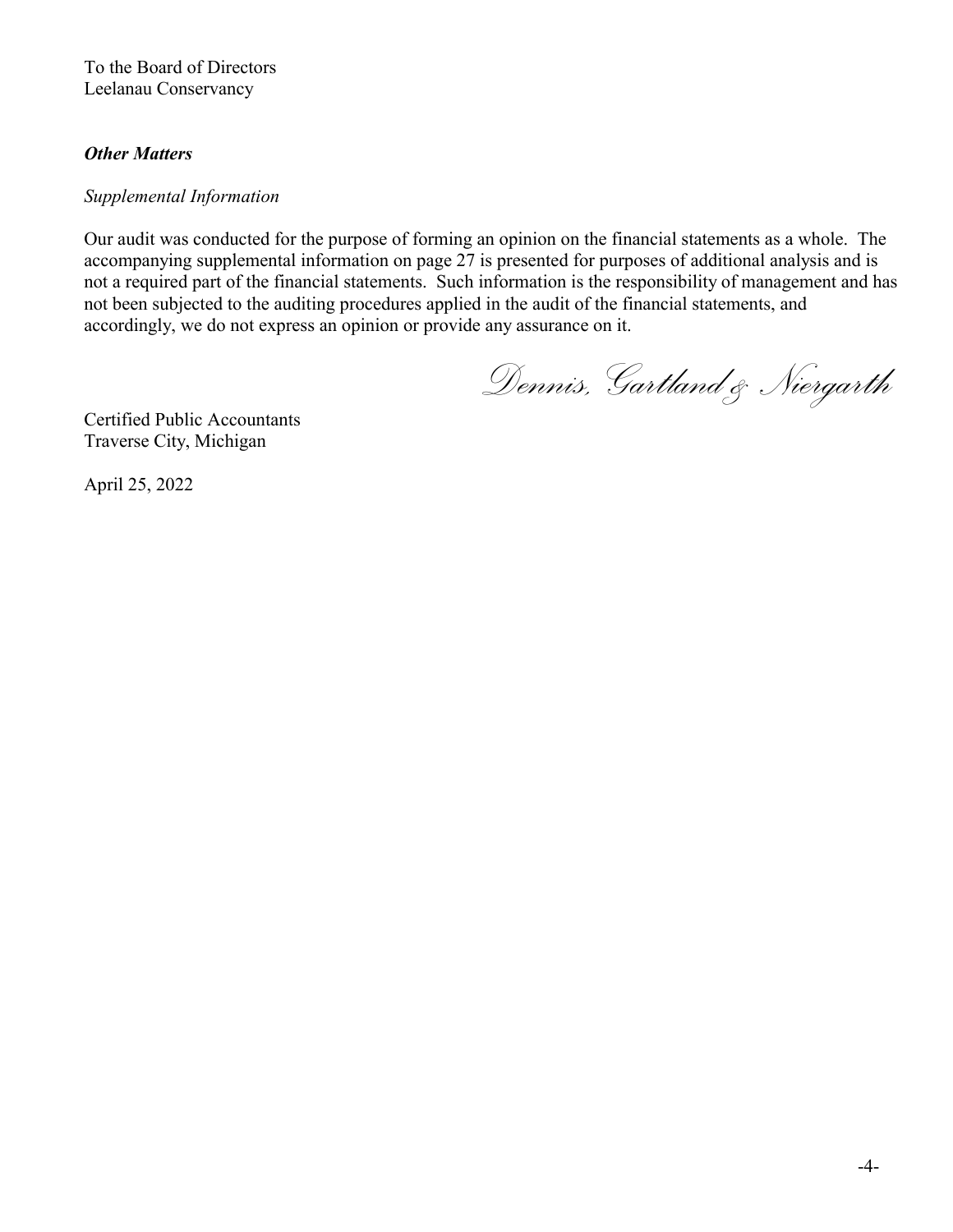# STATEMENTS OF FINANCIAL POSITION

# December 31,

|                                                                                                                                                                                                                      | 2021                                                    |              | 2020                                                |
|----------------------------------------------------------------------------------------------------------------------------------------------------------------------------------------------------------------------|---------------------------------------------------------|--------------|-----------------------------------------------------|
| <b>ASSETS</b>                                                                                                                                                                                                        |                                                         |              |                                                     |
| <b>Operational assets</b><br>Cash and cash equivalents<br>Investments (Note A, C and L)<br>Pledges receivable, net (Note D)<br>Prepaid expenses<br>Property and equipment, net (Note E)                              | \$<br>267,844<br>157,878<br>90,423<br>24,038<br>563,955 | $\mathbb{S}$ | 524,878<br>156,129<br>16,901<br>17,377<br>579,648   |
| Total operational assets                                                                                                                                                                                             | 1,104,138                                               |              | 1,294,933                                           |
| Land and easements acquired for conservation purposes<br>Land (Note A)<br>Land improvements, net (Note A)<br>Conservation easements (Note A)<br>Allowance for development rights extinguished (Note A)               | 16,801,455<br>776,901<br>47,648,310<br>(47, 648, 119)   |              | 16,464,455<br>285,572<br>45,846,301<br>(45,846,119) |
| Total land and easements acquired for conservation purposes                                                                                                                                                          | <u>17,578,547</u>                                       |              | 16,750,209                                          |
| Land and water conservation assets<br>Investments (Note A, C and L)<br>Accounts receivable<br>Pledges receivable, net (Note D)<br>Option to purchase land and conservation easements<br>Property acquired for resale | 6,916,890<br>43,761<br>1,298,467<br>20,000<br>910,000   |              | 5,535,589<br>45,421<br>1,385,069<br>19,000          |
| Total land and water conservation assets                                                                                                                                                                             | 9,189,118                                               |              | 6,985,079                                           |
| <b>Endowment investments</b> (Note A, C, F and L)                                                                                                                                                                    | 9,668,305                                               |              | 8,756,427                                           |
| <b>Total</b> assets                                                                                                                                                                                                  | <u>\$37,540,108</u>                                     |              | \$ 33,786,648                                       |
| <b>LIABILITIES AND NET ASSETS</b><br><b>LIABILITIES</b>                                                                                                                                                              |                                                         |              |                                                     |
| Accounts payable and accrued liabilities<br>Current portion of long-term debt (Note G)<br>Annuity obligations (Note A)<br>Debt (Note G)                                                                              | \$<br>128,895<br>324,000<br>133,672<br>1,583,770        | $\mathbb{S}$ | 98,184<br>224,000<br>151,306<br>1,070,631           |
| <b>Total liabilities</b>                                                                                                                                                                                             | 2,170,337                                               |              | 1,544,121                                           |
| <b>NET ASSETS</b><br>Without donor restrictions<br>Undesignated<br>Designated (Note I)<br>With donor restrictions (Note J)                                                                                           | 6,615,642<br>8,559,406<br>20,194,723                    |              | 5,665,138<br>7,780,332<br>18,797,057                |
| Total net assets                                                                                                                                                                                                     | 35,369,771                                              |              | 32,242,527                                          |
| Total liabilities and net assets                                                                                                                                                                                     | <u>\$37,540,108</u>                                     |              | \$ 33,786,648                                       |

The accompanying notes are an integral part of these financial statements. -5-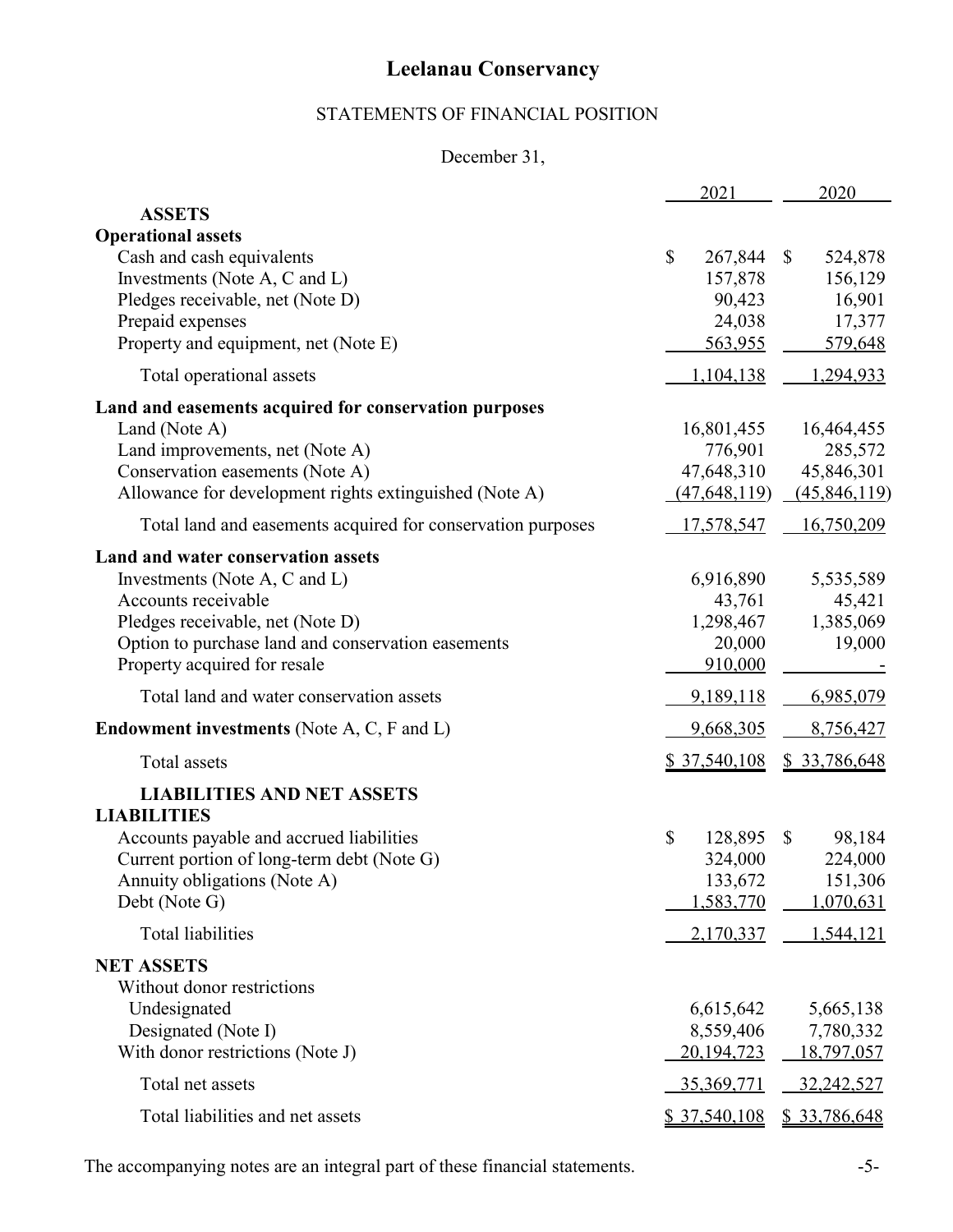# STATEMENT OF ACTIVITIES

# For the Year Ended December 31, 2021

|                                                    | <b>Without Donor</b> |              |               | With Donor   |    |            |
|----------------------------------------------------|----------------------|--------------|---------------|--------------|----|------------|
|                                                    |                      | Restrictions |               | Restrictions |    | Total      |
| <b>REVENUE AND SUPPORT</b>                         |                      |              |               |              |    |            |
| Membership donations                               | \$                   | 1,399,191    | $\mathcal{S}$ |              | \$ | 1,399,191  |
| Contributions and pledges                          |                      | 1,817,878    |               | 258,267      |    | 2,076,145  |
| Gifts of land or development rights                |                      |              |               | 1,218,000    |    | 1,218,000  |
| Program revenue                                    |                      | 26,182       |               |              |    | 26,182     |
| Grants (Note H)                                    |                      |              |               | 782,500      |    | 782,500    |
| Investment income, net of fees of \$49,471         |                      | 829,698      |               | 571,284      |    | 1,400,982  |
| Other revenue (expense)                            |                      | (12, 139)    |               |              |    | (12, 139)  |
| Net assets released due to satisfaction of program |                      |              |               |              |    |            |
| restrictions                                       |                      | 1,432,385    |               | (1,432,385)  |    |            |
| Total revenue and support                          |                      | 5,493,195    |               | 1,397,666    |    | 6,890,861  |
| <b>EXPENSES</b>                                    |                      |              |               |              |    |            |
| Program services - conservation                    |                      | 2,897,413    |               |              |    | 2,897,413  |
| Management and general                             |                      | 494,706      |               |              |    | 494,706    |
| Fundraising                                        |                      | 371,498      |               |              |    | 371,498    |
| Total expenses                                     |                      | 3,763,617    |               |              |    | 3,763,617  |
| <b>CHANGE IN NET ASSETS</b>                        |                      | 1,729,578    |               | 1,397,666    |    | 3,127,244  |
| NET ASSETS, beginning of year                      |                      | 13,445,470   |               | 18,797,057   |    | 32,242,527 |
| NET ASSETS, end of year                            |                      | 15,175,048   |               | 20,194,723   |    | 35,369,771 |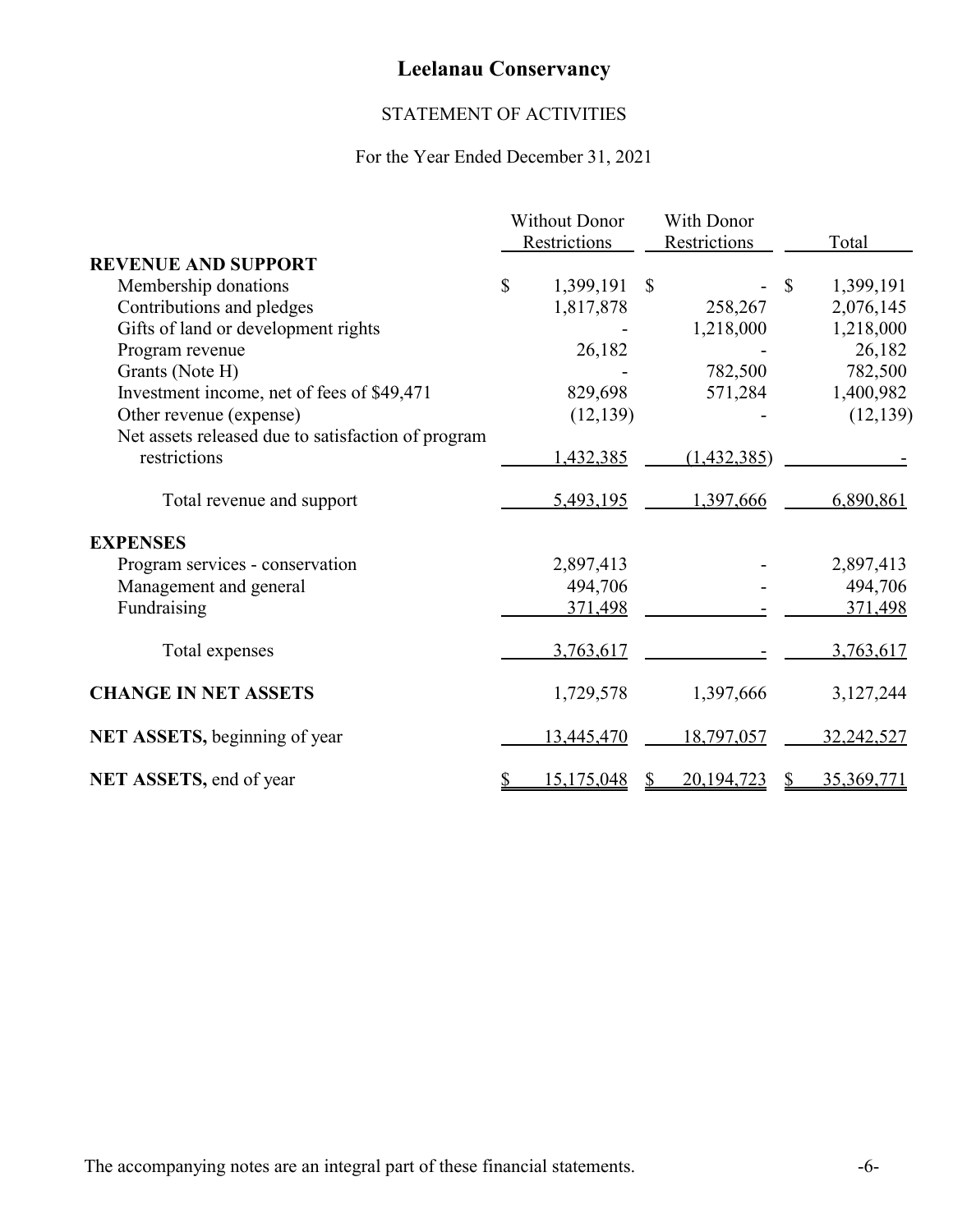# STATEMENT OF ACTIVITIES

# For the Year Ended December 31, 2020

|                                                    | <b>Without Donor</b> |              |              | With Donor   |              |            |
|----------------------------------------------------|----------------------|--------------|--------------|--------------|--------------|------------|
|                                                    |                      | Restrictions |              | Restrictions |              | Total      |
| <b>REVENUE AND SUPPORT</b>                         |                      |              |              |              |              |            |
| Membership donations                               | $\mathbb{S}$         | 1,171,078    | $\mathbb{S}$ |              | $\mathbb{S}$ | 1,171,078  |
| Contributions and pledges                          |                      | 622,860      |              | 868,547      |              | 1,491,407  |
| Gifts of land or development rights                |                      |              |              | 1,213,950    |              | 1,213,950  |
| Program revenue                                    |                      | 3,537        |              |              |              | 3,537      |
| Grants (Note H)                                    |                      |              |              | 1,479,550    |              | 1,479,550  |
| Investment income, net of fees of \$35,174         |                      | 1,545,169    |              |              |              | 1,545,169  |
| Other revenue (expense)                            |                      | (4,088)      |              |              |              | (4,088)    |
| Net assets released due to satisfaction of program |                      |              |              |              |              |            |
| restrictions                                       |                      | 652,653      |              | (652, 653)   |              |            |
| Total revenue and support                          |                      | 3,991,209    |              | 2,909,394    |              | 6,900,603  |
| <b>EXPENSES</b>                                    |                      |              |              |              |              |            |
| Program services - conservation                    |                      | 3,636,480    |              |              |              | 3,636,480  |
| Management and general                             |                      | 476,846      |              |              |              | 476,846    |
| Fundraising                                        |                      | 354,750      |              |              |              | 354,750    |
| Total expenses                                     |                      | 4,468,076    |              |              |              | 4,468,076  |
| <b>CHANGE IN NET ASSETS</b>                        |                      | (476, 867)   |              | 2,909,394    |              | 2,432,527  |
| NET ASSETS, beginning of year                      |                      | 13,922,337   |              | 15,887,663   |              | 29,810,000 |
| NET ASSETS, end of year                            |                      | 13,445,470   |              | 18,797,057   |              | 32,242,527 |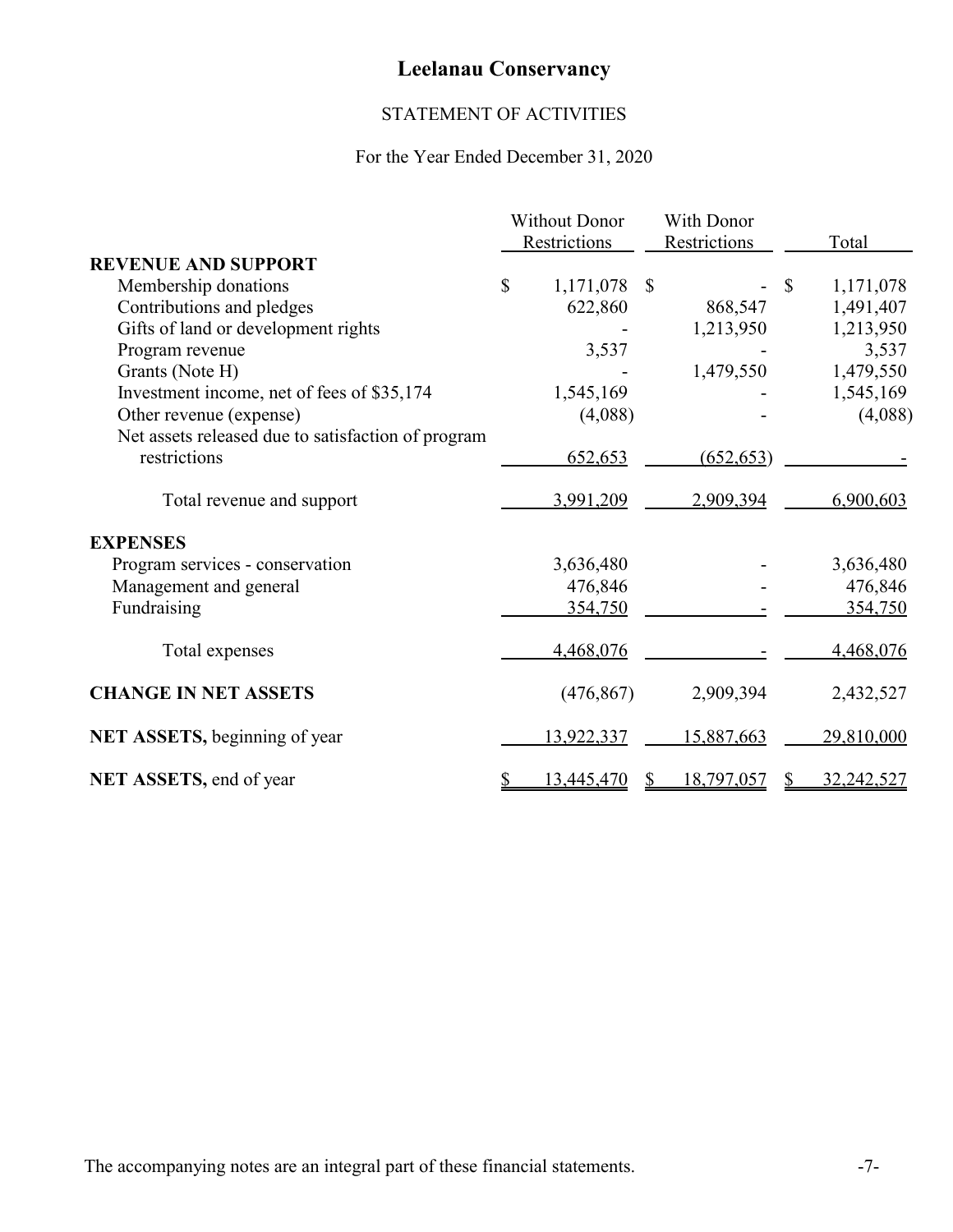# STATEMENT OF FUNCTIONAL EXPENSES

# For the Year Ended December 31, 2021

|                                                                                    | Program<br>Services - | Management<br>and       |                         |                         |
|------------------------------------------------------------------------------------|-----------------------|-------------------------|-------------------------|-------------------------|
|                                                                                    | Conservation          | General                 | Fundraising             | Total                   |
| <b>Salaries</b>                                                                    | \$<br>546,062         | $\mathbb{S}$<br>209,497 | $\mathbb{S}$<br>231,478 | $\mathbb{S}$<br>987,037 |
| Employee benefits                                                                  | 118,258               | 45,370                  | 50,130                  | 213,758                 |
| Payroll taxes                                                                      | 40,836                | 15,667                  | 17,311                  | 73,814                  |
| Professional fees                                                                  | 70,325                | 58,583                  | 3,363                   | 132,271                 |
| Interest                                                                           | 31,964                |                         |                         | 31,964                  |
| Supplies                                                                           | 10,216                | 11,258                  |                         | 21,474                  |
| Telephone                                                                          |                       | 4,215                   |                         | 4,215                   |
| Postage and shipping                                                               |                       | 4,488                   | 11,043                  | 15,531                  |
| Occupancy                                                                          |                       | 8,729                   |                         | 8,729                   |
| Equipment rental and repair                                                        | 2,296                 | 2,198                   |                         | 4,494                   |
| Repairs and maintenance                                                            | 16,229                |                         |                         | 16,229                  |
| Printing and publications                                                          | 18,252                |                         | 7,570                   | 25,822                  |
| Travel                                                                             | 388                   | 2,747                   | 2,299                   | 5,434                   |
| Professional development                                                           |                       | 23,720                  | 6,277                   | 29,997                  |
| Depreciation                                                                       | 91,062                | 24,154                  |                         | 115,216                 |
| Communication                                                                      |                       | 12,340                  | 33,739                  | 46,079                  |
| Meals and entertainment                                                            |                       | 650                     | 1,470                   | 2,120                   |
| <b>Utilities</b>                                                                   | 3,549                 |                         |                         | 3,549                   |
| Dues and subscriptions                                                             |                       | 18,703                  | 6,818                   | 25,521                  |
| Insurance                                                                          |                       | 34,988                  |                         | 34,988                  |
| <b>Bank</b> charges                                                                |                       | 12,653                  |                         | 12,653                  |
| Miscellaneous                                                                      | 323                   | 4,746                   |                         | 5,069                   |
| Contracted services and grant expenses                                             | 12,184                |                         |                         | 12,184                  |
| Land protection costs                                                              | 82,776                |                         |                         | 82,776                  |
| Conservation easement valuation expense<br>Natural areas and conservation easement | 1,801,991             |                         |                         | 1,801,991               |
| management                                                                         | 50,702                |                         |                         | 50,702                  |
|                                                                                    | 2,897,413<br>\$       | \$<br>494,706           | \$<br>371,498           | \$3,763,617             |

The accompanying notes are an integral part of these financial statements. -8-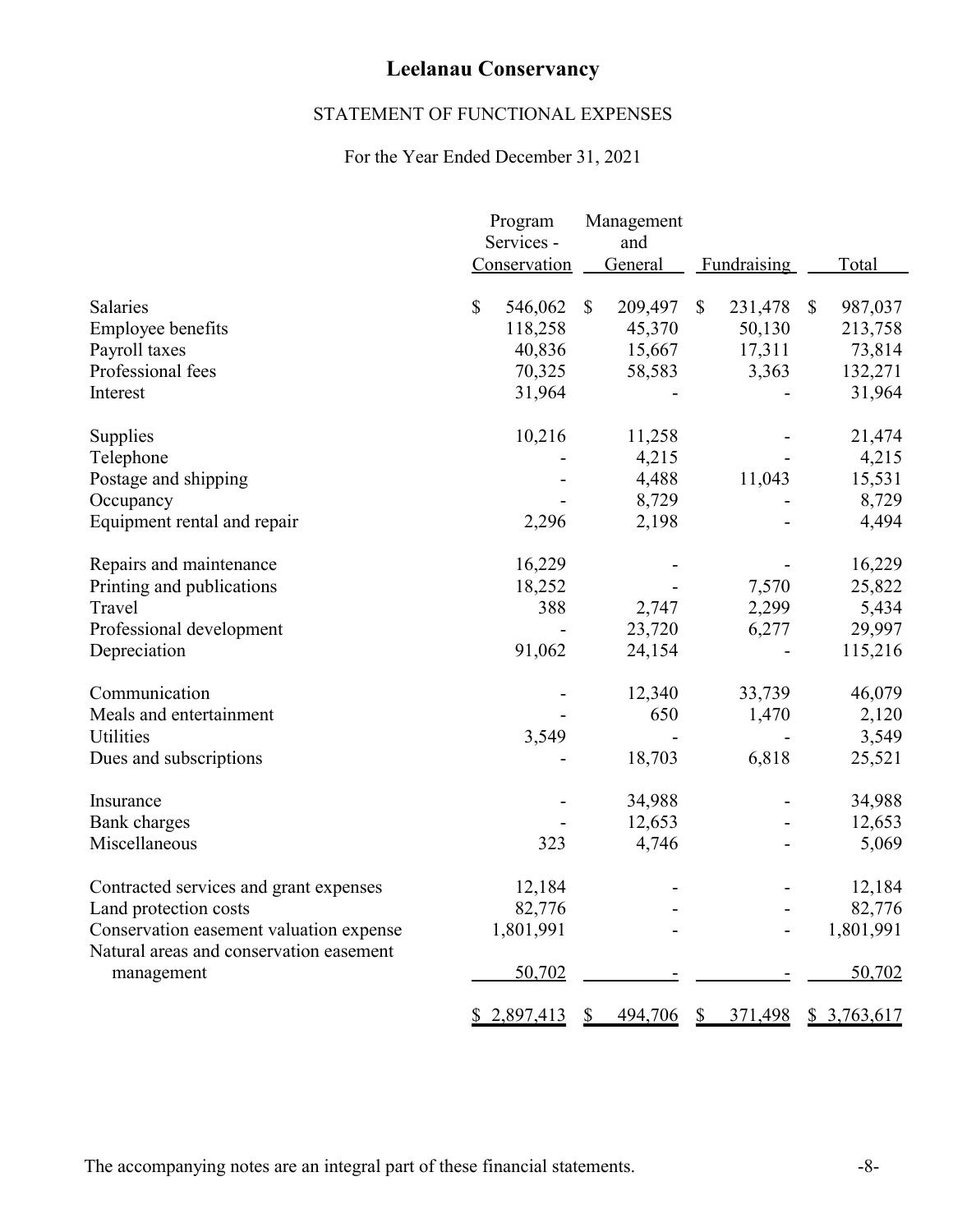# STATEMENT OF FUNCTIONAL EXPENSES

# For the Year Ended December 31, 2020

|                                         | Program       |              | Management     |              |             |              |               |
|-----------------------------------------|---------------|--------------|----------------|--------------|-------------|--------------|---------------|
|                                         | Services -    |              | and            |              |             |              |               |
|                                         | Conservation  |              | <b>General</b> |              | Fundraising |              | Total         |
| <b>Salaries</b>                         | \$<br>481,974 | $\mathbb{S}$ | 209,361        | $\mathbb{S}$ | 233,672     | $\mathbb{S}$ | 925,007       |
| Employee benefits                       | 105,265       |              | 45,726         |              | 51,035      |              | 202,026       |
| Payroll taxes                           | 34,500        |              | 14,986         |              | 16,726      |              | 66,212        |
| Professional fees                       | 44,022        |              | 38,524         |              | 3,362       |              | 85,908        |
| Interest                                | 11,231        |              | 9,801          |              |             |              | 21,032        |
| Supplies                                | 5,904         |              | 9,597          |              |             |              | 15,501        |
| Telephone                               |               |              | 4,245          |              |             |              | 4,245         |
| Postage and shipping                    |               |              | 4,164          |              | 9,731       |              | 13,895        |
| Occupancy                               |               |              | 10,262         |              |             |              | 10,262        |
| Equipment rental and repair             | 1,923         |              | 1,497          |              |             |              | 3,420         |
| Repairs and maintenance                 | 8,666         |              |                |              |             |              | 8,666         |
| Printing and publications               | 16,795        |              |                |              | 9,505       |              | 26,300        |
| Travel                                  | 60            |              | 2,601          |              | 2,744       |              | 5,405         |
| Professional development                |               |              | 4,390          |              | 414         |              | 4,804         |
| Depreciation                            | 47,580        |              | 36,791         |              |             |              | 84,371        |
| Communication                           |               |              | 8,184          |              | 18,153      |              | 26,337        |
| Meals and entertainment                 |               |              | 252            |              | 595         |              | 847           |
| <b>Utilities</b>                        | 3,141         |              |                |              |             |              | 3,141         |
| Dues and subscriptions                  |               |              | 29,759         |              | 8,712       |              | 38,471        |
| Insurance                               |               |              | 33,741         |              |             |              | 33,741        |
| <b>Bank</b> charges                     |               |              | 9,494          |              |             |              | 9,494         |
| Property taxes                          | 15,376        |              |                |              |             |              | 15,376        |
| Miscellaneous                           | 262           |              | 3,471          |              | 101         |              | 3,834         |
| Contracted services and grant expenses  | 6,417         |              |                |              |             |              | 6,417         |
| Land protection costs                   | 58,895        |              |                |              |             |              | 58,895        |
| Conservation easement valuation expense | 2,739,994     |              |                |              |             |              | 2,739,994     |
| Natural areas and conservation easement |               |              |                |              |             |              |               |
| management                              | 37,781        |              |                |              |             |              | 37,781        |
| Loss on sale of property                | <u>16,694</u> |              |                |              |             |              | <u>16,694</u> |
|                                         | \$3,636,480   |              | 476,846        | \$           | 354,750     |              | \$4,468,076   |

The accompanying notes are an integral part of these financial statements. -9-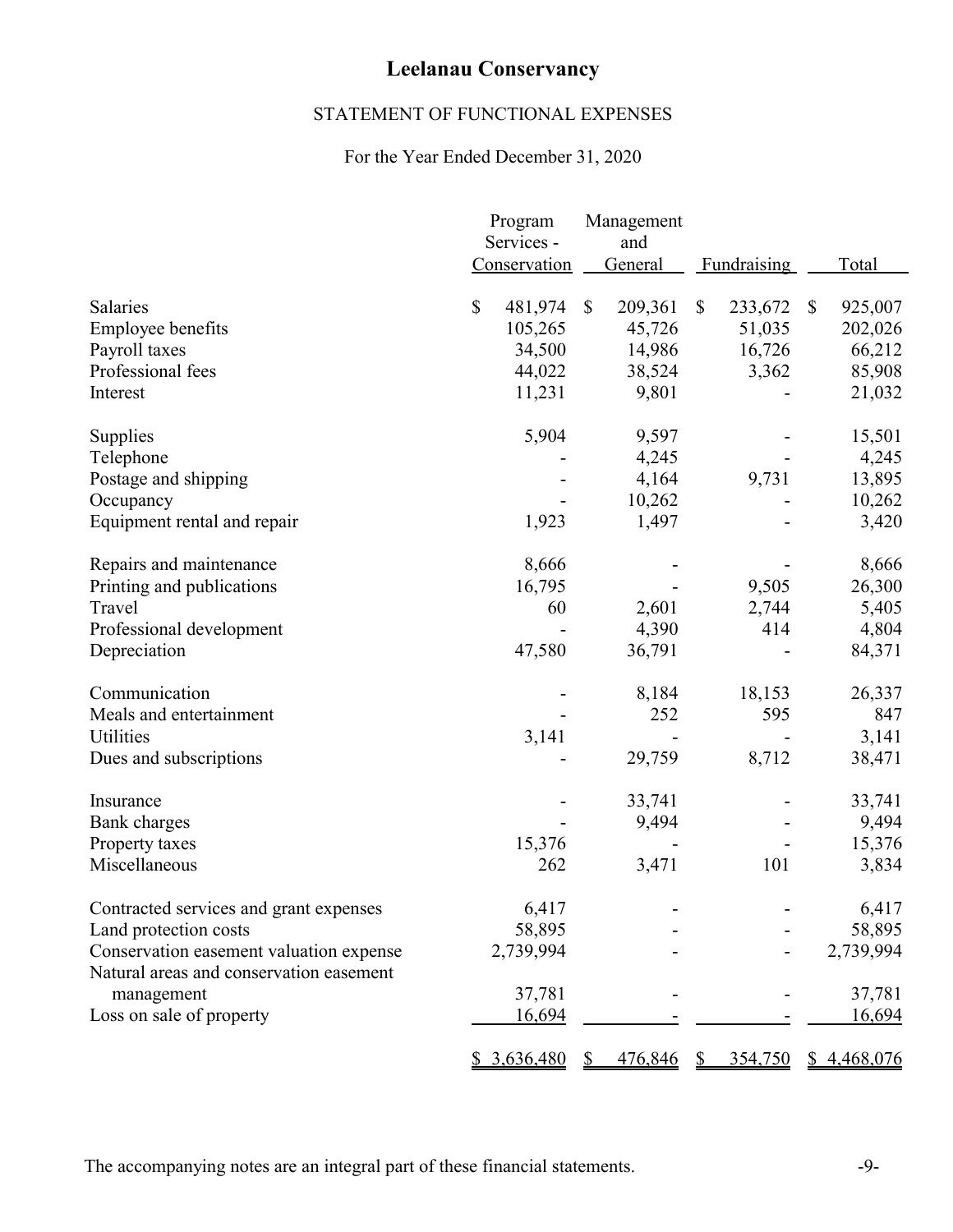# STATEMENTS OF CASH FLOWS

# For the Years Ended December 31,

|                                                         | 2021 |             |               | 2020        |  |
|---------------------------------------------------------|------|-------------|---------------|-------------|--|
| <b>CASH FLOWS FROM OPERATING ACTIVITIES</b>             |      |             |               |             |  |
| Change in net assets                                    | \$   | 3,127,244   | $\mathcal{S}$ | 2,432,527   |  |
| Adjustments to reconcile change in net assets to net    |      |             |               |             |  |
| cash from operating activities                          |      |             |               |             |  |
| Depreciation                                            |      | 115,216     |               | 84,371      |  |
| Development rights extinguished                         |      | 1,801,993   |               | 2,739,994   |  |
| Net realized (gain) loss on investments                 |      | (826, 824)  |               | (262, 132)  |  |
| Net unrealized (gain) loss on investments               |      | (365,946)   |               | (1,080,392) |  |
| <b>Endowment contributions</b>                          |      | (445, 230)  |               | (174, 818)  |  |
| Noncash contributions of land                           |      | (37,000)    |               | (390,200)   |  |
| Noncash contributions of land held for resale           |      | (225,000)   |               |             |  |
| Noncash contributions of investments                    |      | (303, 332)  |               | (144,360)   |  |
| Noncash contributions - conservation easements          |      | (956,002)   |               | (823,750)   |  |
| Noncash change in timber obligation                     |      | 12,139      |               | 11,786      |  |
| Changes in operating assets and liabilities             |      |             |               |             |  |
| Accounts receivable                                     |      | 1,660       |               | 2,330       |  |
| Prepaid expenses                                        |      | (6,661)     |               | 19,814      |  |
| Pledges receivable                                      |      | 13,080      |               | 872,496     |  |
| Accounts payable and accrued liabilities                |      | 13,077      |               | 10,453      |  |
| Net cash from operating activities                      |      | 1,918,414   |               | 3,298,119   |  |
| <b>CASH FLOWS FROM INVESTING ACTIVITIES</b>             |      |             |               |             |  |
| Purchases of investments                                |      | (2,297,991) |               | (3,349,823) |  |
| Proceeds from sale of investments                       |      | 1,499,165   |               | 2,246,532   |  |
| Purchases of protected land                             |      | (35,000)    |               | (2,184,700) |  |
| Sale (purchase) of land for resale                      |      |             |               | 222,500     |  |
| Exercise (acquisitions) of option to purchase land      |      | (1,000)     |               | 60,100      |  |
| Acquisition of conservation easements                   |      | (846,000)   |               | (1,916,250) |  |
| Purchases of property, equipment, and land improvements |      | (590, 852)  |               | (66,389)    |  |
| Net cash from investing activities                      |      | (2,271,678) |               | (4,988,030) |  |
| <b>CASH FLOWS FROM FINANCING ACTIVITIES</b>             |      |             |               |             |  |
| Proceeds from long-term debt                            |      |             |               | 1,120,000   |  |
| Principal payments on long-term debt                    |      | (349,000)   |               | (486, 712)  |  |
| <b>Endowment contributions</b>                          |      | 445,230     |               | 174,818     |  |
|                                                         |      |             |               | 808,106     |  |
| Net cash from financing activities                      |      | 96,230      |               |             |  |
| NET CHANGE IN CASH AND CASH EQUIVALENTS                 |      | (257, 034)  |               | (881, 805)  |  |
| Cash and cash equivalents, beginning of year            |      | 524,878     |               | 1,406,683   |  |
| Cash and cash equivalents, end of year                  | S    | 267,844     | $\mathbb{S}$  | 524,878     |  |

The accompanying notes are an integral part of these financial statements.  $-10-$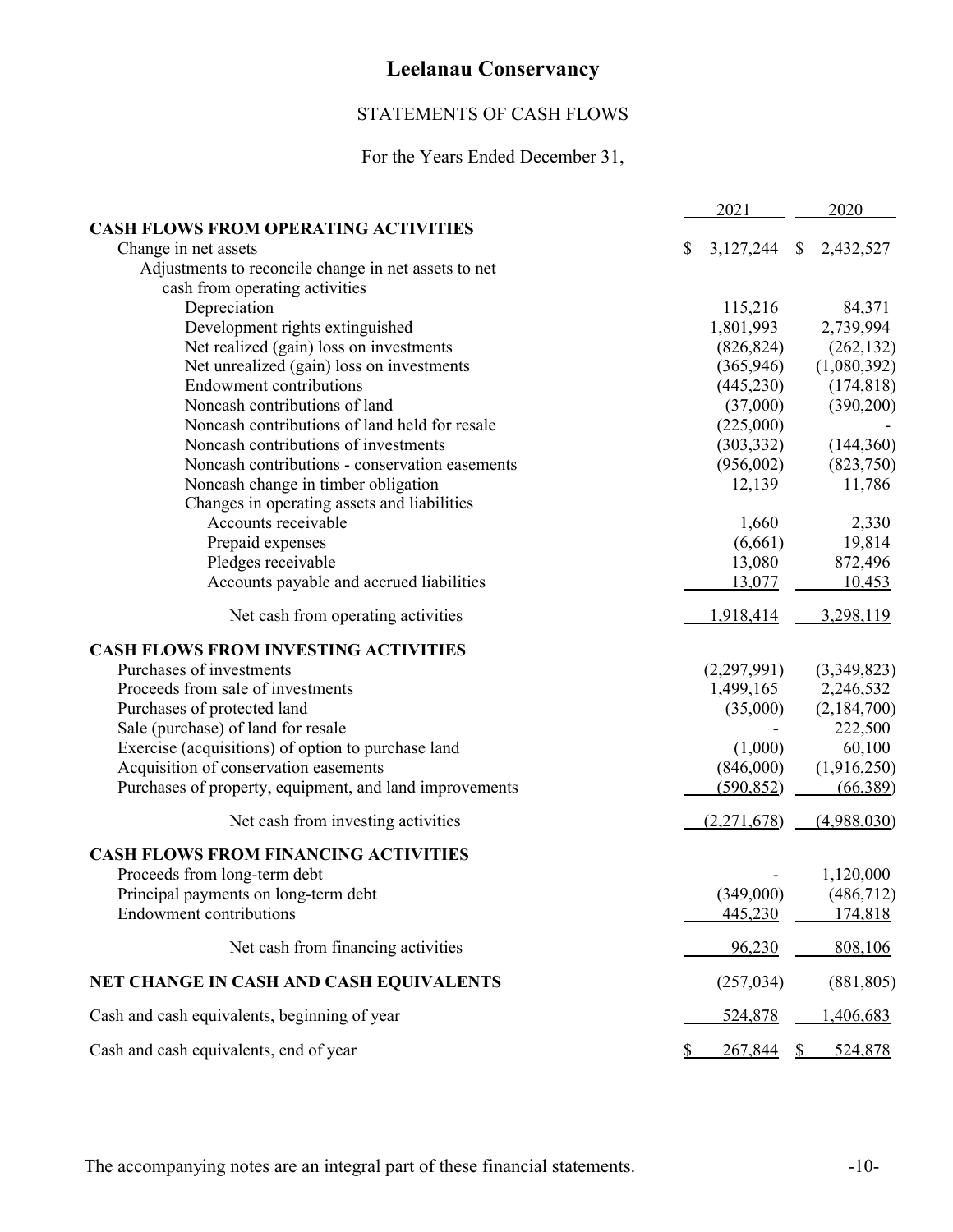# NOTES TO FINANCIAL STATEMENTS

## **NOTE A - MISSION AND SUMMARY OF SIGNIFICANT ACCOUNTING POLICIES**

#### *Nature of Activitie*s

Leelanau Conservancy (the "Conservancy") is a not-for-profit corporation, incorporated in the State of Michigan on December 1, 1986. The Conservancy's mission is to conserve the land, water and scenic character of Leelanau County. Membership donations and gifts of land development rights made up to 38% and 35% of total revenue and support for the years ended December 31, 2021 and 2020, respectively.

A significant source of the Conservancy's revenue and support comes from the Northwest Michigan region.

#### *Basis of Accounting*

The financial statements have been prepared on the accrual basis of accounting and otherwise in accordance with generally accepted accounting principles applicable to not-for-profit organizations in the United States of America ("GAAP").

#### *Financial Statement Presentation*

Net assets and revenues, expenses, gains and losses are classified based on the existence or absence of donor-imposed restrictions and restrictions imposed by specific fund agreements. Accordingly, net assets of the Conservancy and changes therein are classified and reported as follows:

**Net Assets Without Donor Restrictions –** Net assets available for use in general operations and not subject to donor (or certain grantor) restrictions. The governing board has designated, from net assets without donor restrictions, net assets for a timber obligation and board-designated endowment**.**

**Net Assets With Donor Restrictions** – Net assets subject to donor- (or certain grantor-) imposed restrictions. Some donor-imposed restrictions are temporary in nature, such as those that will be met by the passage of time or other events specified by the donor. Other donor-imposed restrictions are perpetual in nature, where the donor stipulates that resources be maintained in perpetuity. Donorimposed restrictions are released when a restriction expires, that is, when the stipulated time has elapsed, when the stipulated purpose for which the resource was restricted has been fulfilled, or both.Land under protection is carried in net assets with donor restrictions.

#### *Use of Estimates in the Preparation of Financial Statements*

The preparation of financial statements in conformity with generally accepted accounting principles requires management to make estimates and assumptions that affect the reported amounts of assets and liabilities and disclosure of contingent assets and liabilities at the date of the financial statements and the reported amounts of revenues and expenses during the reporting period. Actual amounts could differ from those estimates. Items that may involve significant estimation include gifts of land and development rights, pledges, gift annuities and contributed services.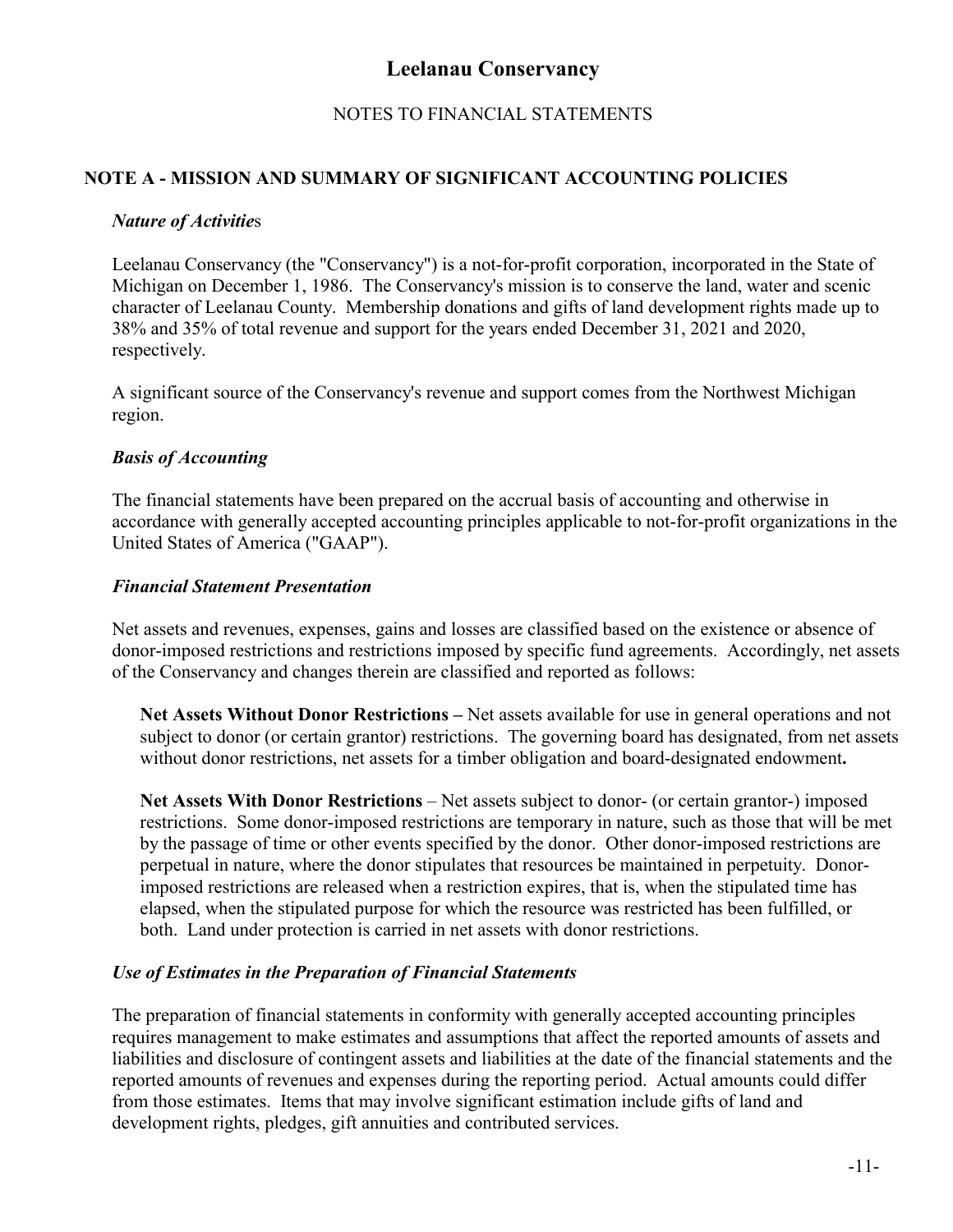# *Cash and Cash Equivalents*

Cash and cash equivalents consists of demand deposits in the bank. Conservation and Endowment investments include certain cash equivalents which have been classified as investments because they are part of a larger investment portfolio.

## *Investments*

Investments are stated at fair value and consist of cash equivalents, bonds, common stocks and mutual funds. Contributed securities are recorded at fair value at the date of receipt and generally sold shortly thereafter. Changes in fair value of investments are recorded in the accompanying statement of activities as net unrealized appreciation (depreciation) on investments. Realized gains or losses on securities sold are determined using the specific identification method.

## *Property and Equipment*

Property and equipment, consisting primarily of the Conservancy's office building and related furniture, fixtures and equipment, are recorded at cost if purchased or, if donated, at fair value at the time of receipt for items over the \$3,000 capitalization policy. Major improvements and renewals are capitalized, while ordinary maintenance and repairs are expensed. Management annually reviews these assets to determine whether carrying values have been impaired. Depreciation is computed using the straight-line method over the estimated useful lives of the related assets, which range from 5 to 30 years.

## *Land*

Land is recorded at cost when purchased at market value, or market value if all or a portion of the parcel is donated. Contributions of land are valued at appraised value on the date of the gift.

#### *Land Improvements*

Land improvements, such as boardwalks, observation decks and bike trails at nature preserves, are recorded at cost if purchased, or at fair value on the date received if donated. Management annually reviews these assets to determine whether carrying values have been impaired. Depreciation is computed using the straight-line method over an estimated useful life of 15 years. Land improvements are presented net of accumulated depreciation of \$198,936 and \$139,623 at December 31, 2021 and 2020, respectively. Depreciation expense on land improvements was \$59,313 and \$26,151 for the years ended December 31, 2021 and 2020, respectively.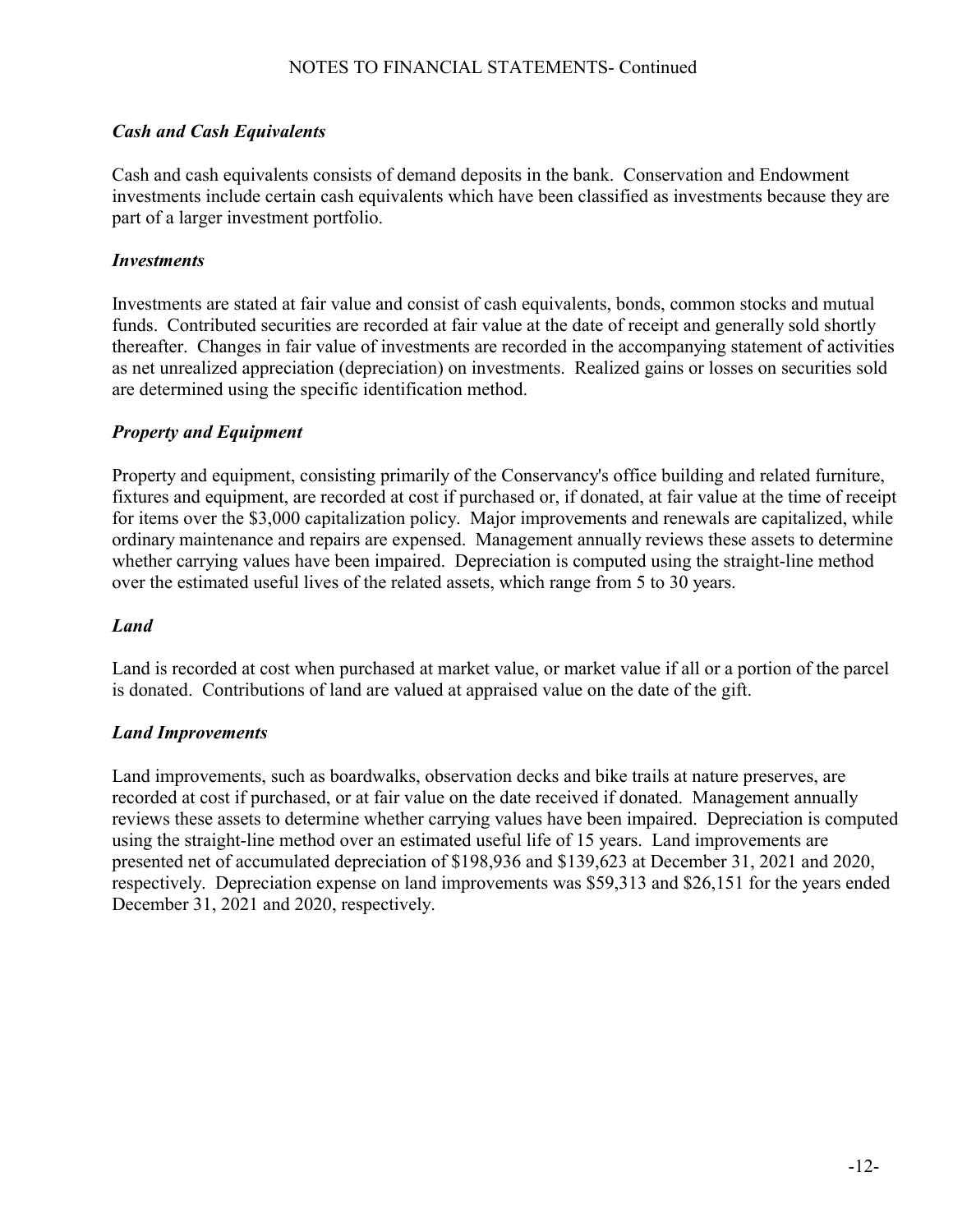## *Conservation Easements and Allowance for Development Rights Extinguished*

A conservation easement is a legal agreement between a landowner and a qualified conservation organization (i.e., the Conservancy) that permanently limits a property's use in order to protect its conservation values. Conservation easements, either purchased or donated, are initially valued at their appraised value. The difference between the purchase price and appraised value is reflected as a gift of land or development rights in the statement of activities. Once the development rights for a specific conservation easement are extinguished, generally immediately after acquisition, a valuation allowance is established to reduce the value of the conservation easement to \$1. This value reflects the lack of marketability related to the easements. The reduction in value due to extinguishment of development rights is reflected as a program expense in the statement of activities and conservation easement valuation expense on the statement of functional expenses.

#### *Annuity Obligations*

Three annuity agreements require annual payments during the life of the annuitants in the aggregate annual amount of \$18,359. The obligation for the annuity payable is reported at the present value of the future payments based upon the life expectancy tables and an implied discount rate as prescribed by the Internal Revenue Service. Changes in the value of the annuity obligation are reported in the statement of activities as an adjustment to other revenue and support.

#### *Membership Donations*

The Conservancy has elected to use the caption "membership donations" for general donations received from the public as a way to recognize the donors for their gift. The donors do not receive a membership in exchange for their gift nor do they receive any membership related benefits. Membership donations are recognized as revenue upon receipt of the gift.

#### *Revenue Recognition for Program Revenue*

Program revenue consists primarily of amounts received for educational events or classes related to the Conservancy's mission. Revenues are generally recognized upon commencement of the class or event. Funds received in advance are deferred and recognized when the class or event commences.

#### *Grants and Contributions*

Grants, contributions and bequests received are recorded as increases in net assets. Grant revenue is recognized in the accounting period when the related expense or asset purchase is incurred, when the condition is met. Amounts received or receivables in excess of expenses or asset purchase are reflected as grant funds received in advance. All donor-restricted contributions are reported as increases in net assets with donor restrictions. When a restriction expires (that is, when a stipulated time restriction ends or purpose restriction is accomplished), net assets with donor restrictions are reclassified to net assets without donor restrictions and reported in the statement of activities as net assets released from restrictions.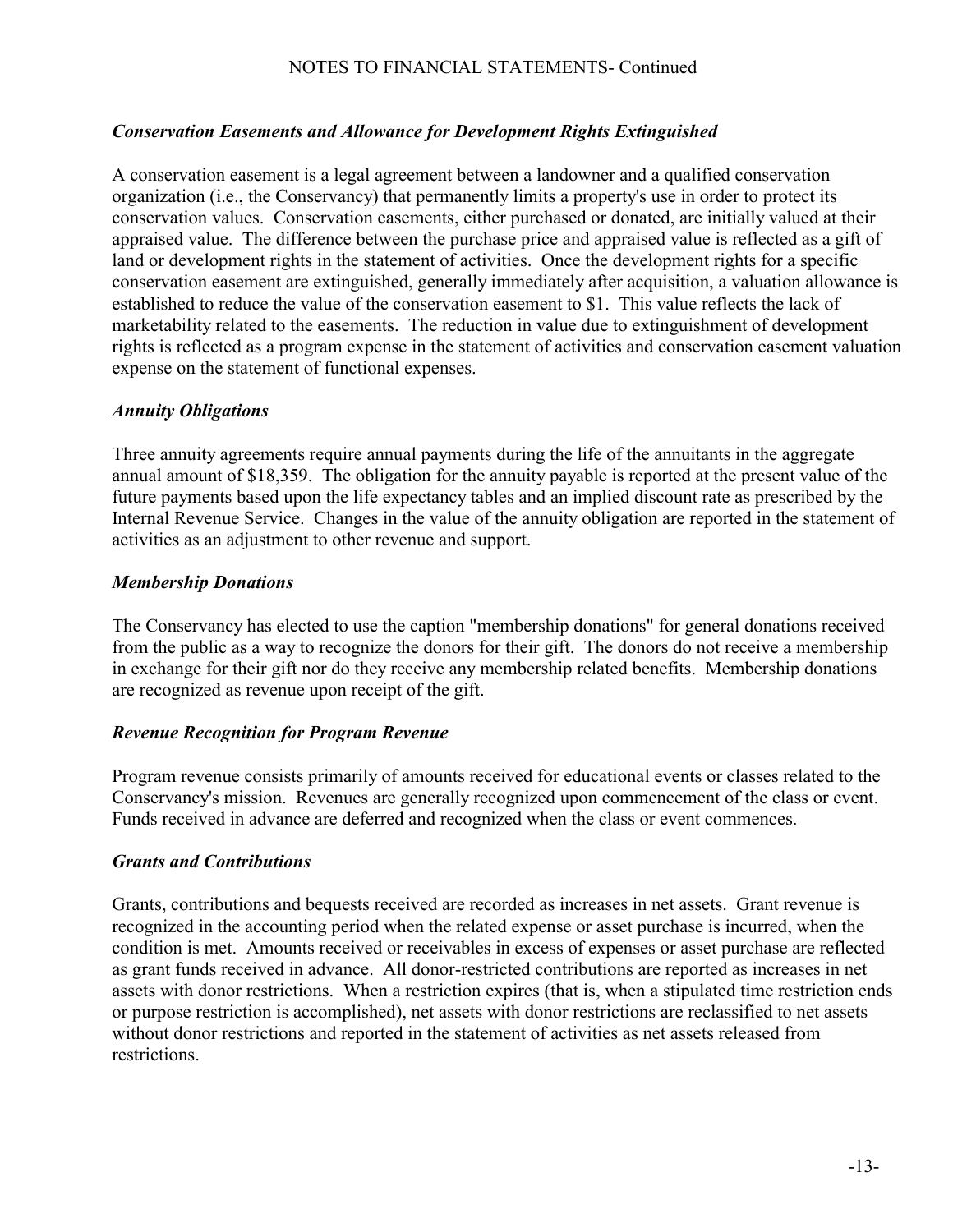# *Pledges*

Pledges are recognized as support at the present value of estimated future receipts, when the donor makes a promise to give to the Conservancy that is, in substance, unconditional and collection is reasonably assured. Pledges are periodically written off as a reduction in support when management has deemed collection unlikely.

## *Contributed Services*

A portion of the Conservancy's activities is conducted by volunteers without compensation and by professional and business organizations at significantly reduced charges. Support for services contributed is only recognized to the extent such contributions (1) require specialized skills (and are provided by individuals possessing those skills) and are typically purchased if not provided by donation or (2) create or enhance the non-financial assets of the Conservancy*.*

## *Program Service Expenses*

Program service expenses include all expenses other than management and general and fund raising, including contributions by the Conservancy to other land conservation projects and the value assigned to extinguished development rights.

### *Income Taxes*

No provision for Federal and State income taxes has been made since the Conservancy is exempt under Section 501(c)(3) of the Internal Revenue Code.

The Conservancy files information returns in the U.S. Federal jurisdiction and these returns are generally no longer subject to examination by tax authorities for years before 2018. The Conservancy has not had any business income unrelated to its exempt purpose and, therefore, has not filed income tax returns in any jurisdiction.

## **NOTE B - LIQUIDITY AND AVAILABILITY**

Financial assets available for general expenditure, that is, without donor or other restrictions limiting their use, within one year of the balance sheet date, are comprised of the following at December 31:

|                                                                     | 2021                               | 2020                         |
|---------------------------------------------------------------------|------------------------------------|------------------------------|
| Cash and cash equivalents<br>Investments<br>Pledges receivable, net | \$<br>267,844<br>157,878<br>90,423 | 524,878<br>156,129<br>16,901 |
| Totals                                                              | 516,145                            | 697,908                      |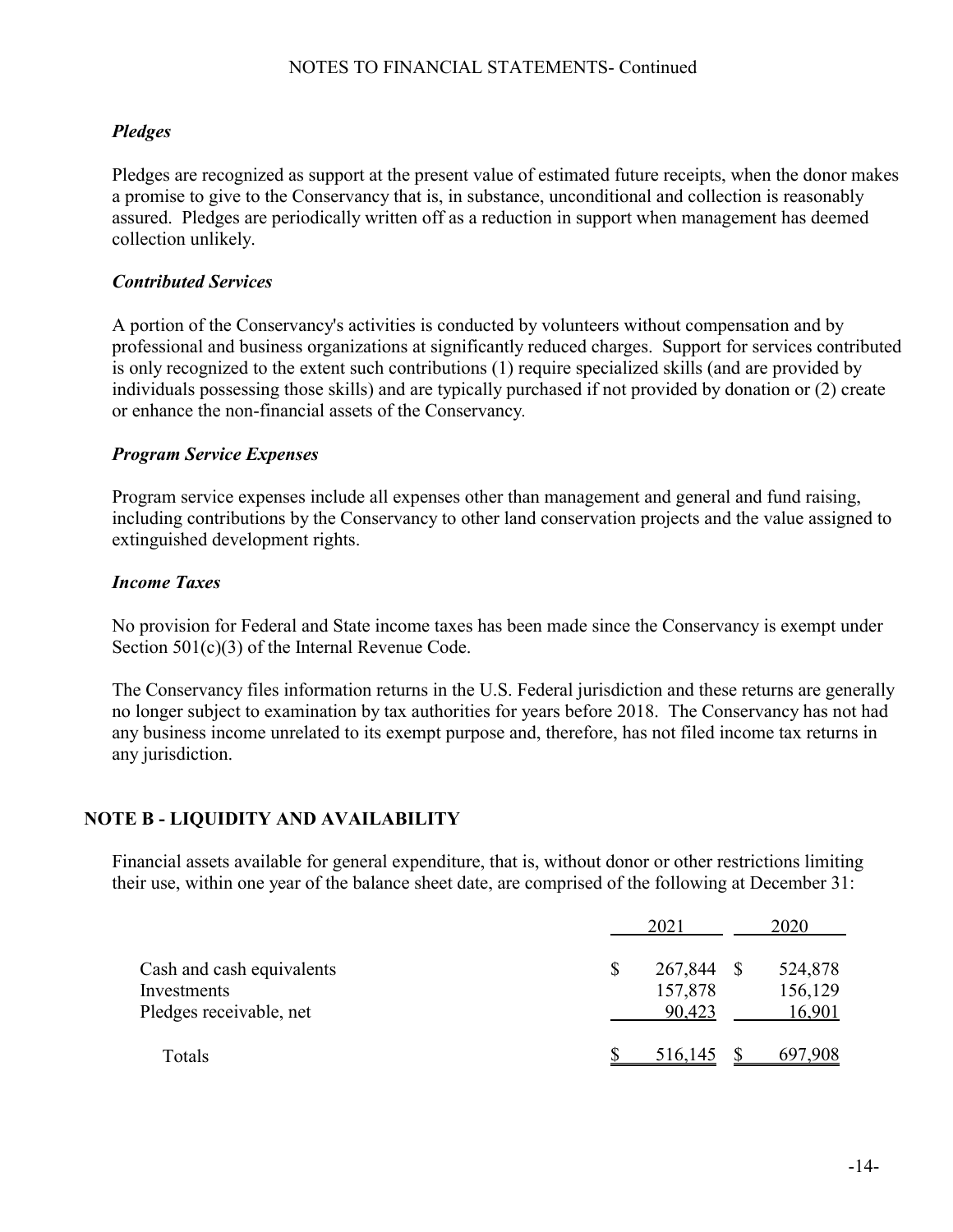# **NOTE C - INVESTMENTS**

The investments of the Conservancy consist of the following at December 31:

|                                           |                   |               | 2021        |              |                |
|-------------------------------------------|-------------------|---------------|-------------|--------------|----------------|
|                                           |                   |               |             |              | Cumulative     |
|                                           |                   |               |             |              | Appreciation   |
|                                           | Cost              |               | Fair Market |              | (Depreciation) |
| Cash equivalents                          | \$<br>352,700     | $\mathcal{S}$ | 352,700     | \$           |                |
| Mutual funds - growth funds               | 5,096,767         |               | 8,507,774   |              | 3,411,007      |
| Mutual funds - fixed income funds         | 7,882,478         |               | 7,882,599   |              | 121            |
|                                           |                   |               |             |              |                |
| Total investments                         | <u>13,331,945</u> |               | 16,743,073  |              | 3,411,128      |
|                                           |                   |               |             |              |                |
|                                           |                   |               | 2020        |              |                |
|                                           |                   |               |             |              | Cumulative     |
|                                           |                   |               |             |              | Appreciation   |
|                                           | Cost              |               | Fair Market |              | Depreciation)  |
| Cash equivalents                          | \$<br>249,561     | $\mathcal{S}$ | 249,561     | $\mathbb{S}$ |                |
| Mutual funds - growth funds               | 5,029,897         |               | 7,858,446   |              | 2,828,549      |
| Mutual funds - fixed income funds         | 6,123,504         |               | 6,340,138   |              | 216,634        |
|                                           |                   |               |             |              |                |
| Total investments                         | 11,402,962        |               | 14,448,145  |              | 3,045,183      |
|                                           |                   |               |             |              |                |
|                                           |                   |               |             |              |                |
| Financial statement presentation          |                   |               | 2021        |              | 2020           |
| Investments - operational assets          |                   | $\mathbb{S}$  | 157,878     | $\mathbb{S}$ | 156,129        |
| Investments - land and water conservation |                   |               | 6,916,890   |              | 5,535,589      |
| <b>Endowment</b> investments              |                   |               | 9,668,305   |              | 8,756,427      |
|                                           |                   |               |             |              |                |
|                                           |                   | \$            | 16,743,073  | \$           | 14,448,145     |

Investment income (loss) consisted of the following for the years ended December 31:

|                                                      | 2021               | 2020 |                      |  |
|------------------------------------------------------|--------------------|------|----------------------|--|
| Interest and dividends                               | \$<br>257,683      |      | 237,819              |  |
| Realized gains (losses)<br>Unrealized gains (losses) | 826,824<br>365,946 |      | 262,132<br>1,080,392 |  |
| Investment fees                                      | (49,471)           |      | (35, 174)            |  |
| Net investment income (loss)                         | 1,400,982          |      | 1,545,169            |  |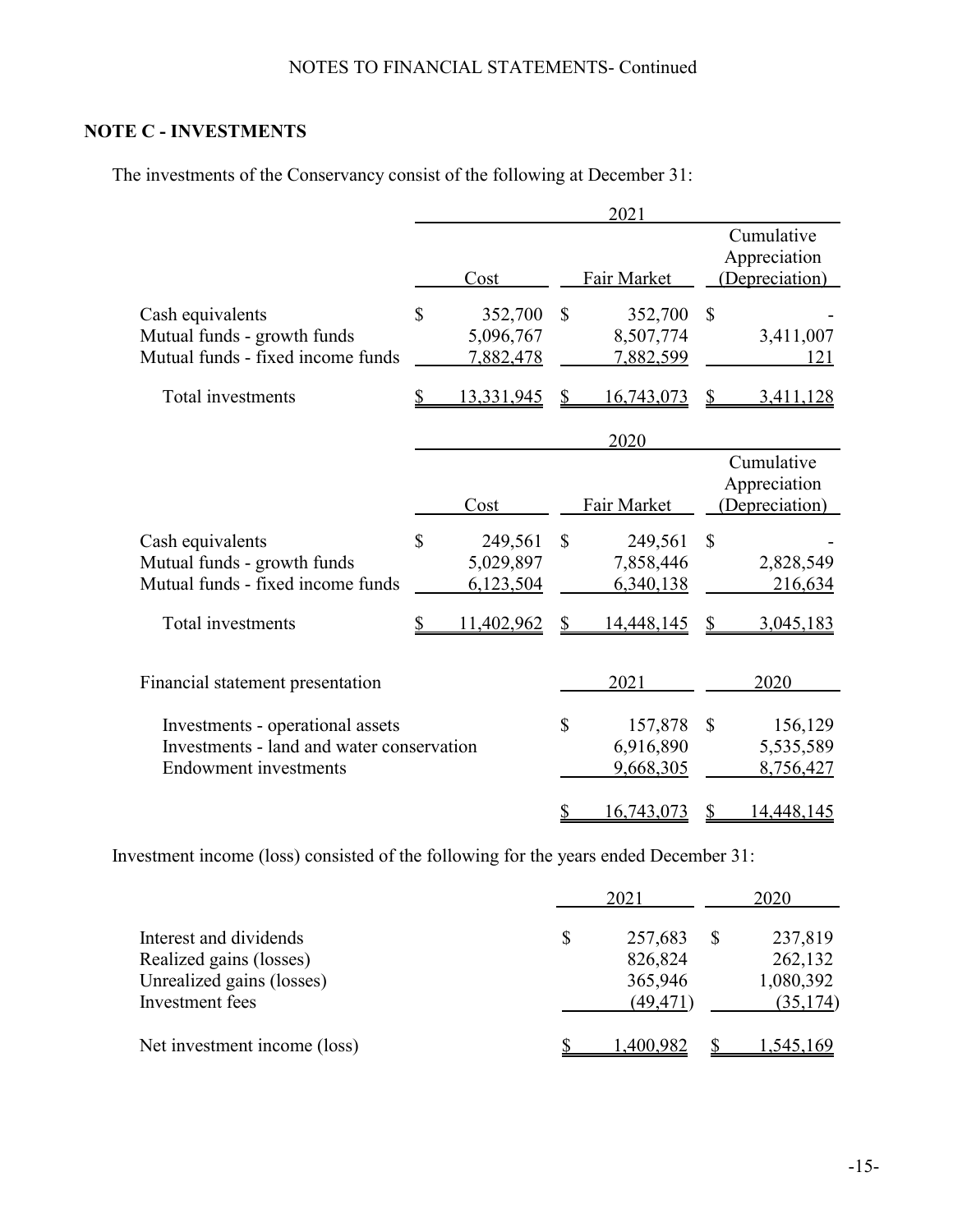#### *Concentration of Credit Risk - Investments*

The brokerage accounts have insurance of \$1,000,000 provided by the Securities Investor Protection Corporation. The balance of investments were uninsured at December 31, 2021 and 2020.

## **NOTE D - PLEDGES RECEIVABLE**

As of December 31, 2021, the Conservancy has received pledges for the various projects totaling approximately \$2,700,000, of which approximately \$1,208,000 has been collected. New pledges during the year ended December 31, 2021 totaled \$1,194,500.

During 2021, the Conservancy received substantially all scheduled payments on a timely basis.

Pledges receivable at December 31, 2021 are expected to be collected as follows:

| Years                          | Amount                                        |
|--------------------------------|-----------------------------------------------|
| 2022<br>2023<br>2024<br>2025   | \$<br>660,183<br>555,950<br>148,600<br>81,000 |
| 2026<br>Total                  | 70,000<br>1,515,733                           |
| Discounts to net present value | (126, 843)                                    |
| Pledges receivable, net        | 1,388,890                                     |

Pledges having an original maturity of greater than one year have been discounted to the present value of the future cash flows using a discount rate of 5.0%. The Conservancy amortizes imputed interest through a charge to pledges receivable and a credit to contributions.

| Financial statement presentation                                                                             | 2021 | 2020                                    |
|--------------------------------------------------------------------------------------------------------------|------|-----------------------------------------|
| Pledges receivable, net - operational assets<br>Pledges receivable, net - land and water conservation assets |      | 90,423 \$ 16,901<br>1,298,467 1,385,069 |
|                                                                                                              |      | $$1,388,890 \$1,401,970$                |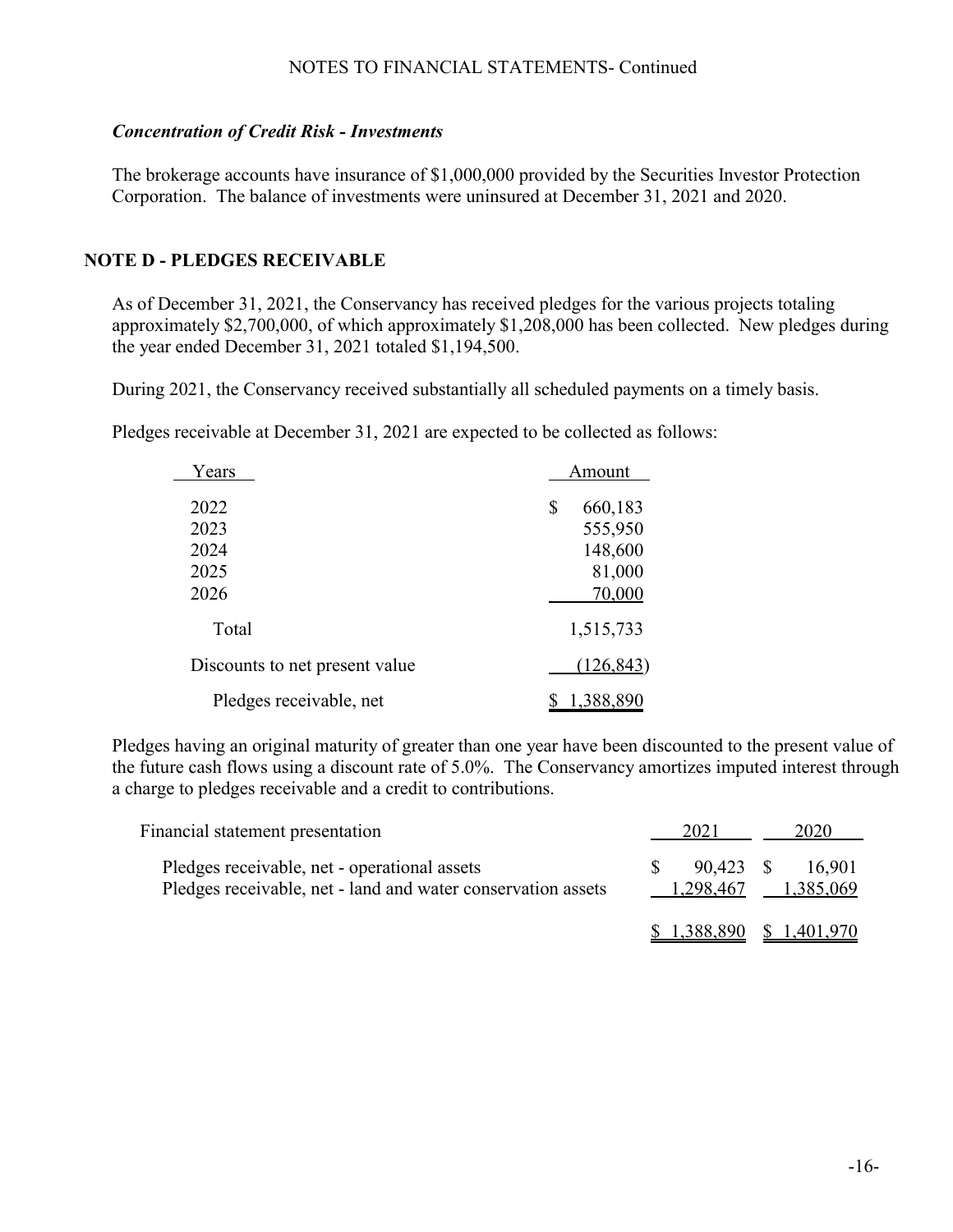## **NOTE E - PROPERTY AND EQUIPMENT**

Property and equipment comprised the following at December 31:

|                                                               | 2021         |    | 2020       |
|---------------------------------------------------------------|--------------|----|------------|
| Land                                                          | \$<br>22,000 | -S | 22,000     |
| Buildings and improvements                                    | 901,816      |    | 871,168    |
| Equipment                                                     | 83,473       |    | 113,029    |
| Furniture and fixtures                                        | 72,807       |    | 72,807     |
| Vehicles and boat                                             | 84,966       |    | 81,990     |
| Total property and equipment, at cost                         | 1,165,062    |    | 1,160,994  |
| Less accumulated depreciation                                 | (601, 107)   |    | (581, 346) |
| Total property and equipment, net of accumulated depreciation | 563,955      |    | 579.648    |

Total depreciation expense on property and equipment was \$55,903 and \$58,220 for the years ended December 31, 2021 and 2020, respectively.

#### **NOTE F - ENDOWMENT INVESTMENTS**

The assets of the Endowment Fund, including amounts designated by the Board of Directors, consist of the following at December 31:

|                                    | 2021         | 2020                |
|------------------------------------|--------------|---------------------|
| Investments                        |              |                     |
| Cash and cash equivalents          | 60,630       | 177,056<br><b>S</b> |
| Mutual funds - fixed income funds  | 2,868,656    | 2,350,563           |
| Mutual funds - growth funds        | 6,739,019    | 6,228,808           |
| Total investments                  | 9,668,305    | 8,756,427           |
| Due from Agency investments        | 446,536      | 8,056               |
| <b>Total Endowment investments</b> | \$10,114,841 | 8,764,483           |

The Conservancy is a named beneficiary of several planned giving arrangements. Information regarding the composition of the trust assets and other factors necessary to establish the net present value of trust assets is not readily available to, or verifiable by, the Conservancy, and accordingly, no recognition of the Conservancy's beneficial interest in such trust assets has been made in the accompanying financial statements.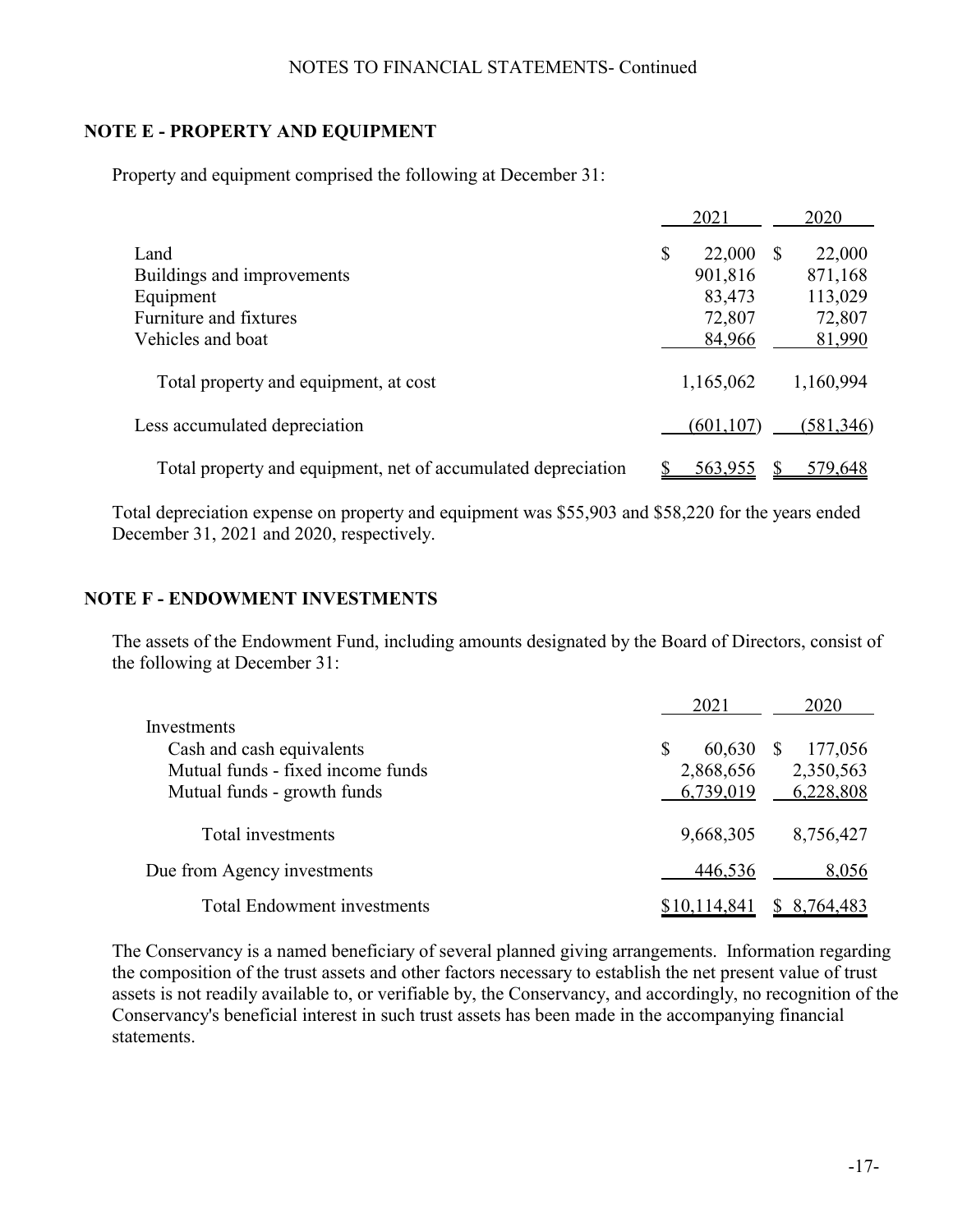The Conservancy's endowment consists of donor restricted donations, Board designated amounts, and undistributed investment returns. The Conservancy has interpreted the Michigan Uniform Prudent Management of Institutional Funds Public Act 87 of 2009 as requiring the preservation of the original gift as of the gift date of the donor restricted endowment funds absent explicit donor stipulations to the contrary. As a result of this interpretation and as required by GAAP, net assets associated with endowment funds are classified and reported based on the existence or absence of donor-imposed restrictions.

The Conservancy's endowment spending policy provides for distributions to fund the Conservancy's operations determined based on 4% of the rolling average market value of Endowment fund assets for three years. Average market value is based on the value of the account on December 31 of each of the three years in the rolling period.

The Conservancy's endowment investment policy is to preserve the real purchasing power of the endowment assets after all withdrawals by earning a total rate of return over a five year cycle which will support the spending policy above. Endowment assets are invested in a diversified portfolio to maximize the long-term return while assuming a reasonable level of risk.

The net changes in endowment net assets are as follows for December 31:

|                                                   |              | 2021         |                     |
|---------------------------------------------------|--------------|--------------|---------------------|
|                                                   | Board        | Donor        |                     |
|                                                   | Designated   | Restricted   |                     |
|                                                   | Net Assets   |              |                     |
|                                                   | Without      | Net Assets   |                     |
|                                                   | Donor        | With Donor   |                     |
|                                                   | Restrictions | Restrictions | Total               |
| Endowment net assets, beginning of year           | 7,550,332    | \$1,214,151  | \$ 8,764,483        |
| Investment return                                 |              |              |                     |
| Investment income                                 | 141,061      | 22,820       | 163,881             |
| Net appreciation (realized and unrealized)        | 888,692      | 142,257      | 1,030,949           |
| Total investment return                           | 1,029,753    | 165,077      | 1,194,830           |
| Contributions/designations                        |              | 445,230      | 445,230             |
| Fees and other                                    | (20,377)     | (3,325)      | (23,702)            |
| Appropriation and expenditure of endowment assets | (230, 302)   | (35,698)     | (266,000)           |
|                                                   | \$8,329,406  | 1,785,435    | <u>\$10,114,841</u> |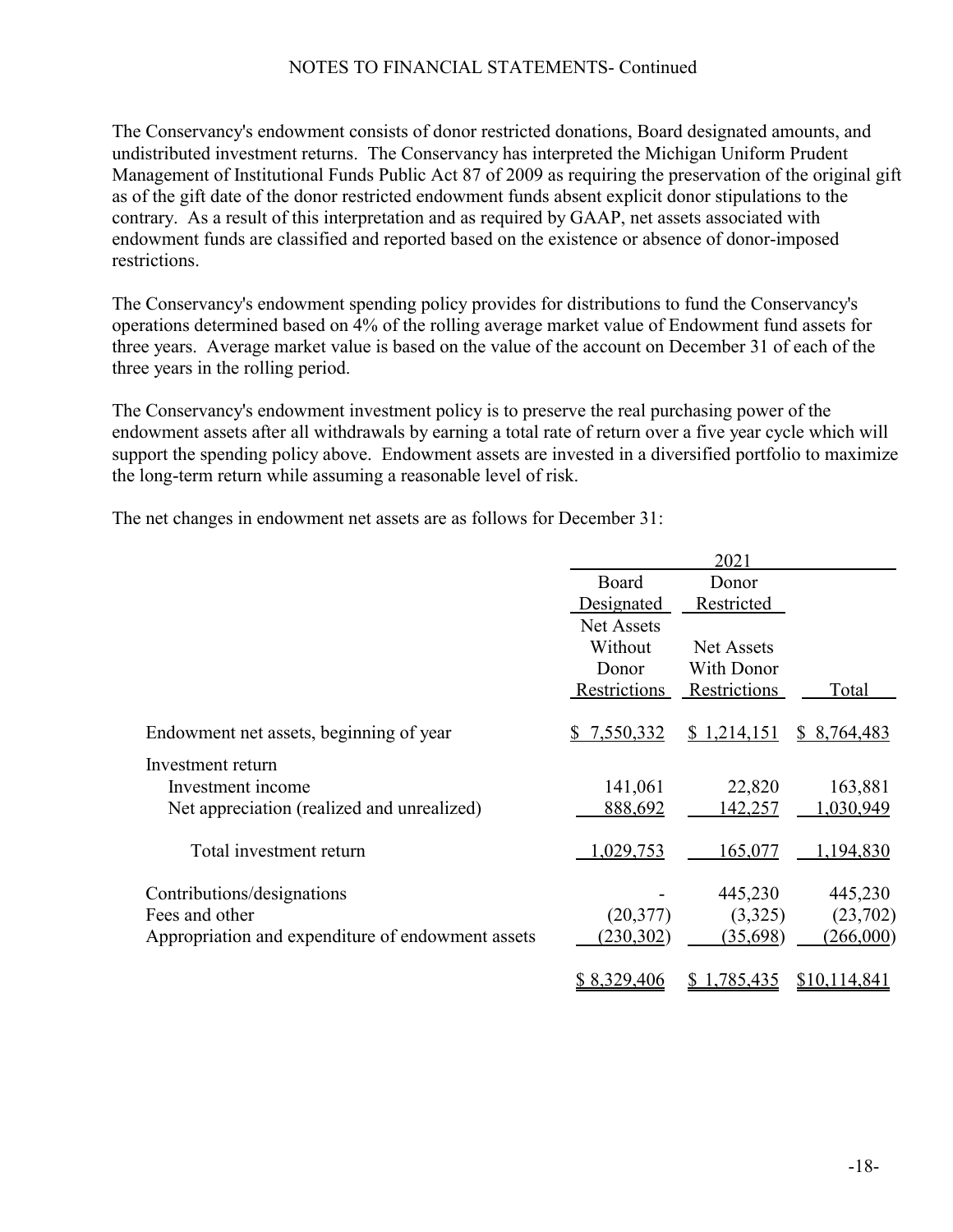|                                                   |                    | 2020              |                    |
|---------------------------------------------------|--------------------|-------------------|--------------------|
|                                                   | Board              | Donor             |                    |
|                                                   | Designated         | Restricted        |                    |
|                                                   | <b>Net Assets</b>  |                   |                    |
|                                                   | Without            | <b>Net Assets</b> |                    |
|                                                   | Donor              | <b>With Donor</b> |                    |
|                                                   | Restrictions       | Restrictions      | Total              |
| Endowment net assets, beginning of year           | \$ 6,574,345       | \$1,099,333       | <u>\$7,673,678</u> |
| Investment return                                 |                    |                   |                    |
| Investment income                                 | 144,790            |                   | 144,790            |
| Net depreciation (realized and unrealized)        | 1,046,129          |                   | 1,046,129          |
| Total investment return                           | 1,190,919          |                   | <u>1,190,919</u>   |
| Contributions/designations                        | 60,000             | 114,818           | 174,818            |
| Fees and other                                    | (18,932)           |                   | (18, 932)          |
| Appropriation and expenditure of endowment assets | (256,000)          |                   | (256,000)          |
|                                                   | <u>\$7,550,332</u> | \$1,214,151       | 8,764,483          |

### **NOTE G - DEBT**

In 2016, the Conservancy purchased property in Glen Arbor Township (Palmer Woods). The Conservancy has a liability to provide approximately \$700,000 to the seller through 2026 in lieu of future timber sales. This liability will be offset by revenue from timber sales, if any, plus Board designated funds of \$230,000 for the future liability. In 2020, the Conservancy also purchased an addition to the Glen Arbor Township (Palmer Woods) land for \$1,200,000 on a five year land contract, due August 2025. In 2021, the Conservancy purchased 16 acres in Glen Arbor Township for \$950,000 on a three year land contract, due December 2024.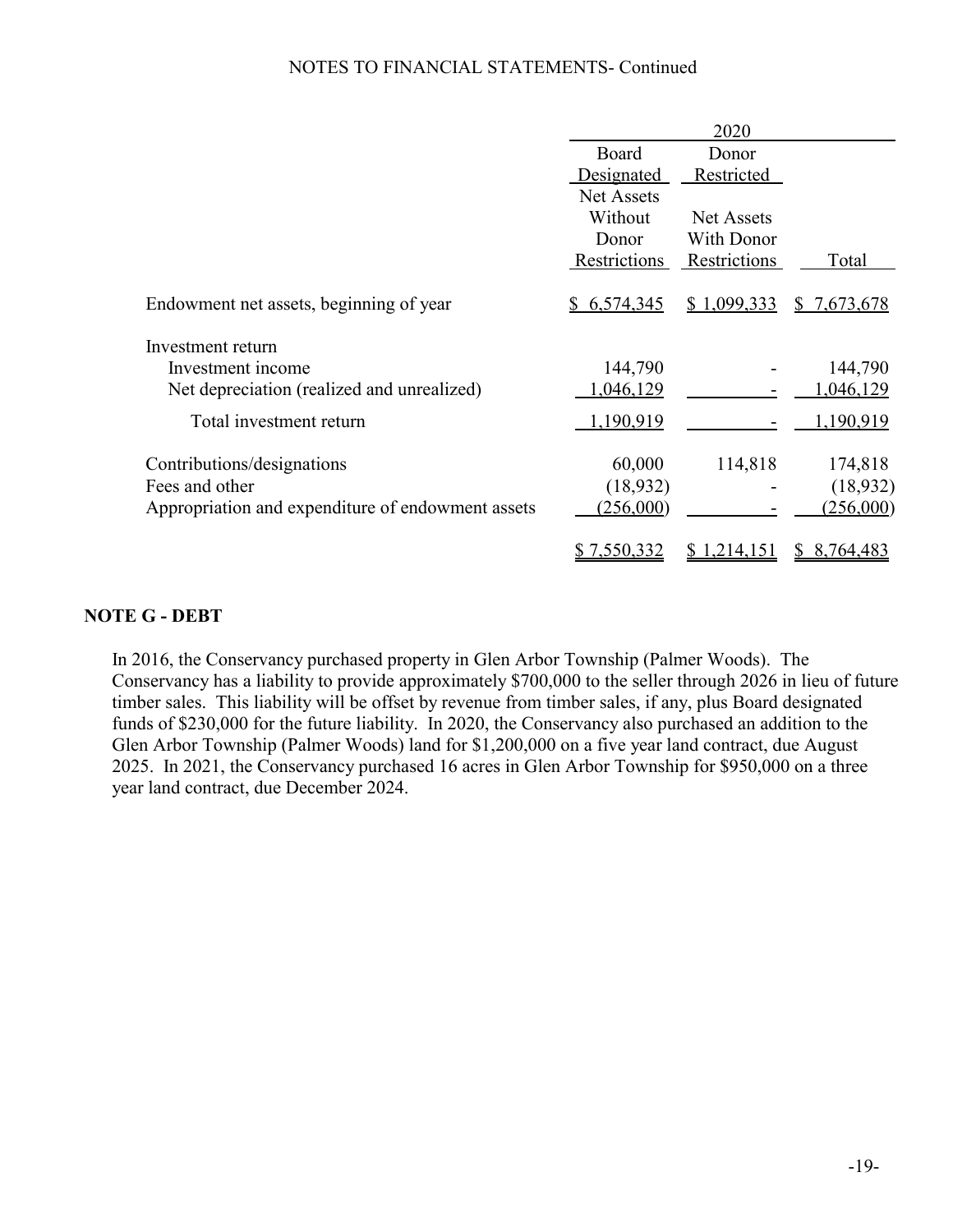Debt consists of the following obligations at December 31:

|                                                                                                                                                                                                                                                                               | 2021             |    | 2020      |
|-------------------------------------------------------------------------------------------------------------------------------------------------------------------------------------------------------------------------------------------------------------------------------|------------------|----|-----------|
| Land contract payable to individuals in the amount of \$950,000<br>with interest of $3.00\%$ ; \$125,000 paid upon execution; two<br>annual installments of \$100,000 and a final balloon payment of<br>\$625,000; maturing in December 2024 and secured by real<br>property. | \$<br>825,000    | -S |           |
| Land contract payable to individuals in the amount of<br>$$1,120,000$ with interest imputed at 3.00%; payable in five<br>annual installments of \$224,000; maturing in August 2025 and<br>secured by real property.                                                           | 896,000          |    | 1,120,000 |
| Timber obligation -<br>Payment in lieu of timber sales to a corporation in the original<br>amount of approximately \$700,000 less Board designated funds of<br>\$230,000, with interest imputed at $3\%$ ; due in 2026.                                                       | 186,770          |    | 174,631   |
| Total debt                                                                                                                                                                                                                                                                    | 1,907,770        |    | 1,294,631 |
| Less current portion                                                                                                                                                                                                                                                          | (324,000)        |    | (224,000) |
| Long term portion                                                                                                                                                                                                                                                             | <u>1,583,770</u> | Ÿ. | 1,070,631 |

Interest expense related to the above debt obligations amounted to \$31,964 and \$21,032 at December 31, 2021 and 2020, respectively.

Scheduled principal maturities of debt for the years succeeding December 31, 2021 are summarized as follows:

| <b>Years Ending</b><br>December 31, | Principal     |
|-------------------------------------|---------------|
| 2022                                | 324,000<br>\$ |
| 2023                                | 324,000       |
| 2024                                | 849,000       |
| 2025                                | 224,000       |
| 2026                                | 186,770       |
| Total                               | ,907,770      |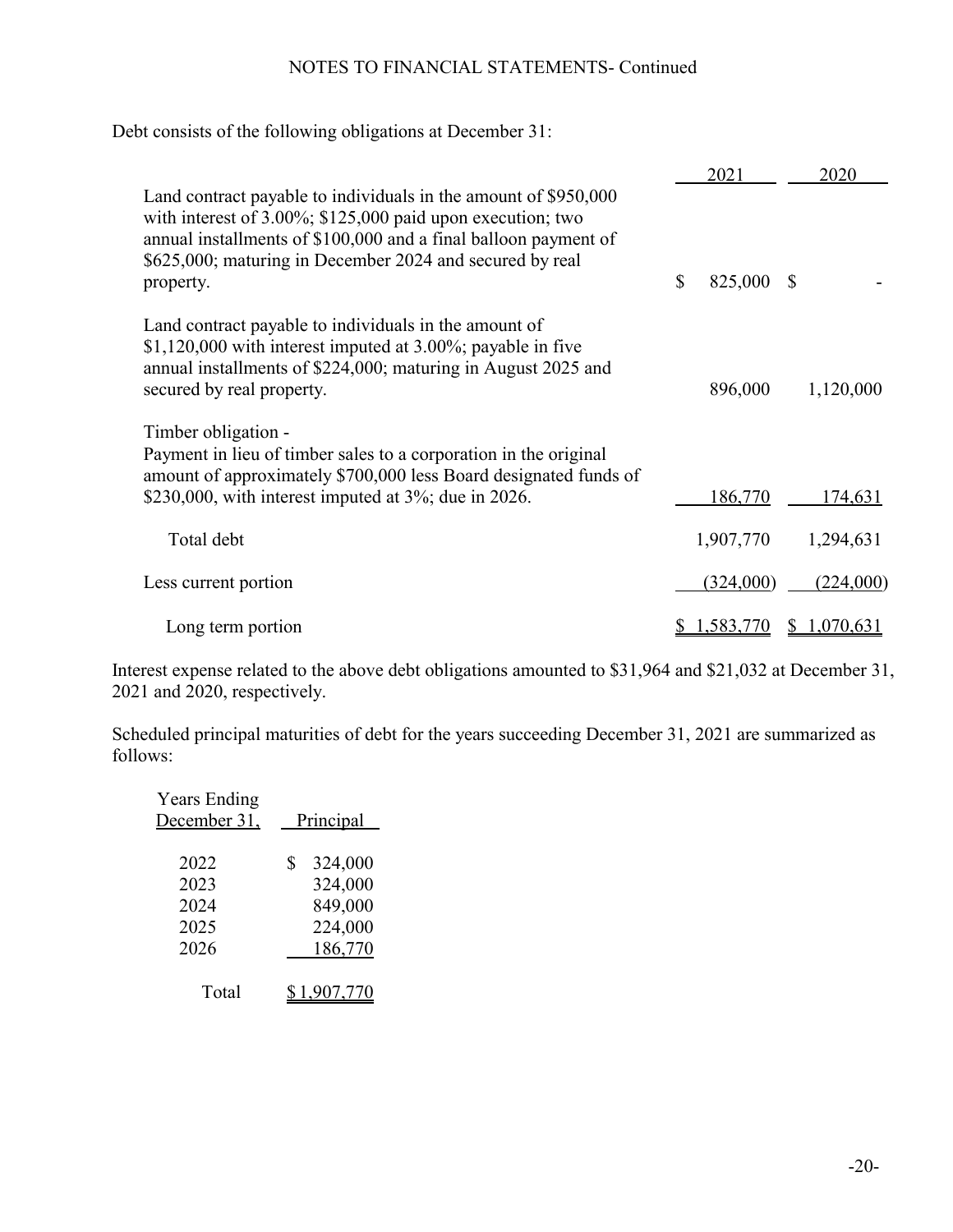# **NOTE H - PAYCHECK PROTECTION PROGRAM**

In 2021, the Conservancy received a second \$217,500 loan under the Paycheck Protection Program ("PPP") administered by a Small Business Administration ("SBA") approved partner. The loan was uncollateralized and fully guaranteed by the Federal government. The Conservancy used the loan proceeds for eligible expenses and the PPP loan was fully forgiven by the SBA in October 2021. The Conservancy recognized \$217,500 and \$202,050 as grant revenue for the years ended December 31, 2021 and 2020, respectively, for PPP loans forgiven.

#### **NOTE I - NET ASSETS WITHOUT DONOR RESTRICTIONS - DESIGNATED NET ASSETS**

Net Assets Without Donor Restrictions - designated net assets, consists of the following amounts at December 31:

|                                                                          | 2021                      | 2020                                 |
|--------------------------------------------------------------------------|---------------------------|--------------------------------------|
| Board designated for endowment<br>Board designated for timber obligation | 230,000                   | $$8,329,406$ $$7,550,332$<br>230,000 |
| Total net assets without donor restrictions - designated net assets      | $$8,559,406$ $$7,780,332$ |                                      |

#### **NOTE J - NET ASSETS WITH DONOR RESTRICTIONS**

Net assets with donor restrictions consists of the following amounts at December 31:

|                                                                |   | 2021         | 2020         |
|----------------------------------------------------------------|---|--------------|--------------|
| Operating pledges receivable                                   | S | 90,423       | 16,901       |
| Stewardship                                                    |   | 510,779      | 632,791      |
| Contributions for the preservation of land                     |   | 1,776,238    | 1,588,575    |
| Protected land, net of related debt                            |   | 3,202,200    | 2,978,200    |
| Conservation easements, net of extinguished development rights |   | 191          | 182          |
| Preserved land                                                 |   | 12,829,457   | 12,366,257   |
| <b>Endowment Fund corpus</b>                                   |   | 1,785,435    | 1,214,151    |
| Total net assets with donor restrictions                       |   | \$20,194,723 | \$18,797,057 |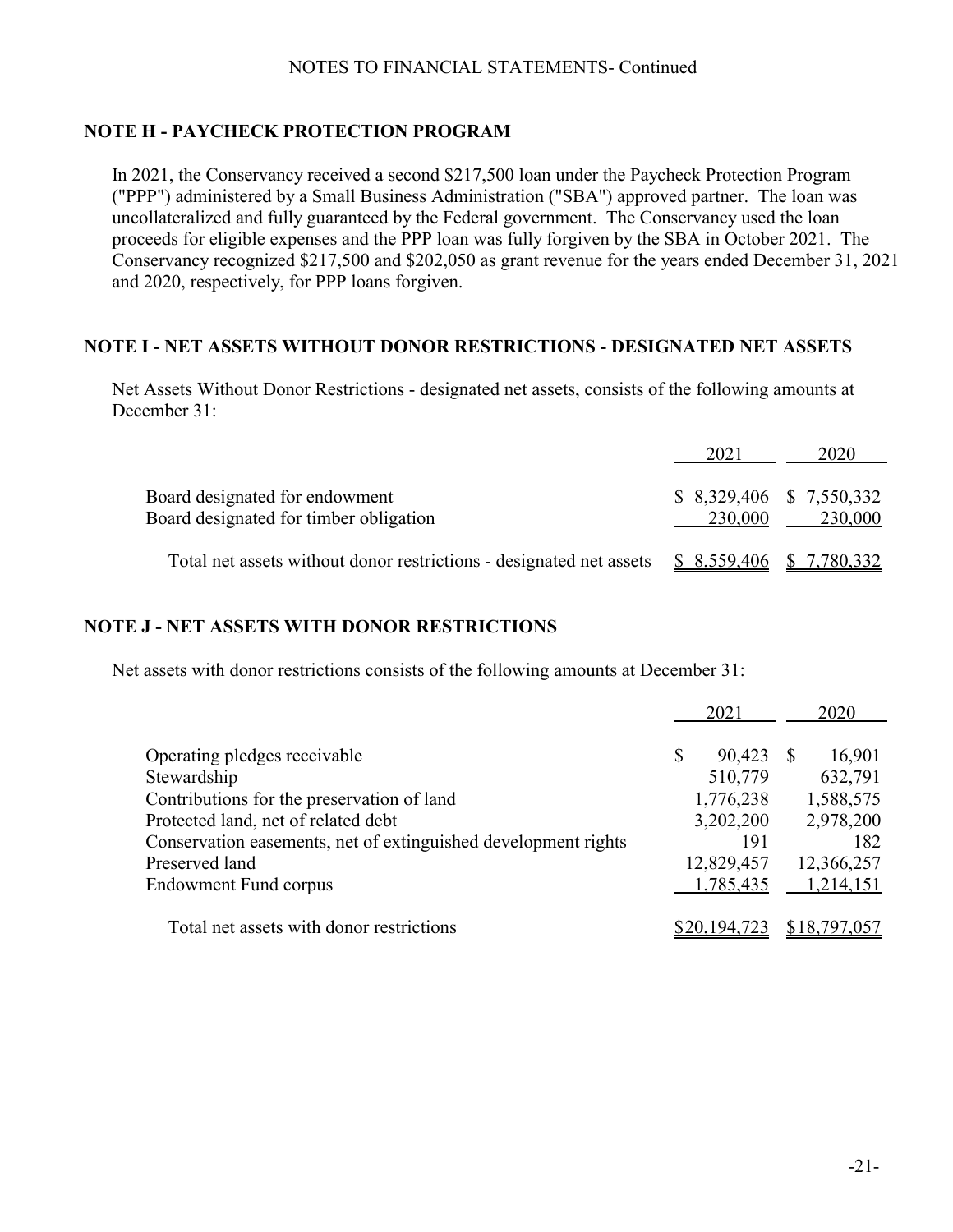## **NOTE K - RETIREMENT PLAN**

The Conservancy maintains a  $403(b)(7)$  defined contribution plan (the "Plan") that covers all eligible employees. Under the Plan, participants may make contributions in amounts up to limits established by the Internal Revenue Code. The Plan provides for discretionary employer contributions. Employees with one to three years of service receive a contribution from the Conservancy of 1.67% of compensation and a matching contribution of up to 1.33% of compensation; employees with four or five years of service receive a contribution from the Conservancy of 3.34% of compensation and a matching contribution of up to 2.66% of compensation; employees with six or more years of service receive a contribution from the Conservancy of 4% of compensation and a matching contribution of up to 5% of compensation. Employer contributions to the Plan totaled \$74,724 and \$65,596 for 2021 and 2020, respectively.

### **NOTE L - FAIR VALUE OF FINANCIAL INSTRUMENTS**

Financial Accounting Standards Board Accounting Standards Codification 820.10, *Fair Value Measurements*, provides a fair value hierarchy that prioritizes the inputs to valuation techniques used to measure fair value. The hierarchy gives the highest priority to unadjusted quoted prices in active markets for identical assets or liabilities (Level 1 measurements) and the lowest priority to unobservable inputs (Level 3 measurements). The three levels of the fair value hierarchy are described below:

Level 1 - Inputs to the valuation methodology are unadjusted quoted prices for identical assets or liabilities in active markets that the Conservancy has the ability to access.

Level 2 - Inputs to the valuation methodology include:

- Quoted prices for similar assets or liabilities in active markets;
- Quoted prices for identical or similar assets or liabilities in inactive markets;
- Inputs other than quoted prices that are observable for the asset or liability;
- Inputs that are derived principally from or corroborated by observable market data by correlation or other means.

If the asset or liability has a specified (contractual) term, the Level 2 input must be observable for substantially the full term of the asset or liability.

Level 3 - Inputs to the valuation methodology are unobservable and significant to the fair value measurement.

The asset's or liability's fair value measurement level within the fair value hierarchy is based on the lowest level of any input that is significant to the fair value measurement. Valuation techniques used need to maximize the use of observable inputs and minimize the use of unobservable inputs.

Following is a description of the valuation methodologies used for assets measured at fair value. There have been no changes in the methodologies used at December 31, 2021.

*Mutual funds*: Valued at the net asset value ("NAV") of shares held by the Conservancy at year-end.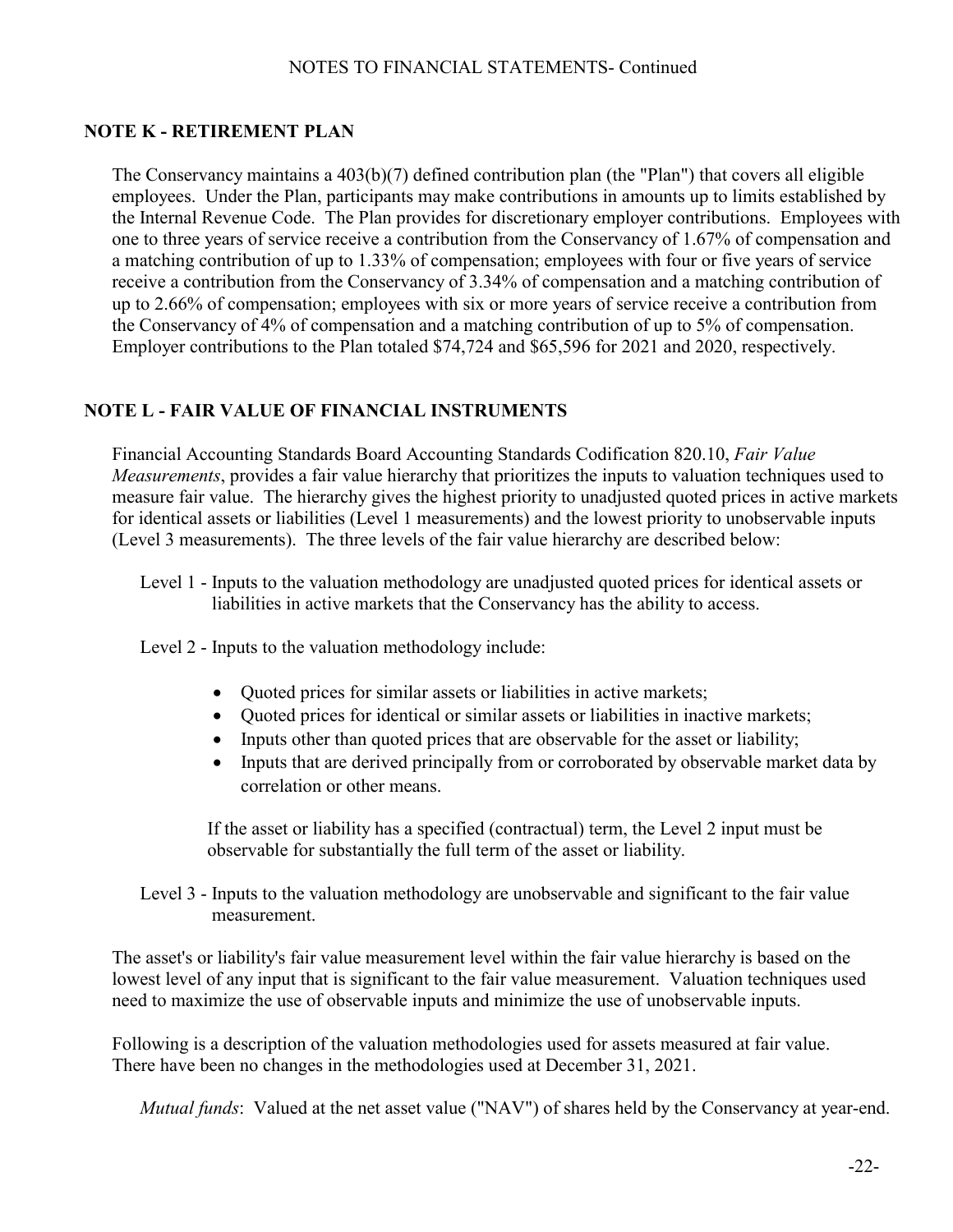*Common stocks, municipal bonds, U.S. Government Bonds and Corporate Bonds:* Valued at fair value based on quoted market prices.

The methods described above may produce a fair value calculation that may not be indicative of net realizable value or reflective of future fair values. Furthermore, while the Conservancy believes its valuation methods are appropriate and consistent with other market participants, the use of different methodologies or assumptions to determine the fair value of certain financial instruments could result in a different fair value measurement at the reporting date.

The following table sets forth by level, within the fair value hierarchy, the Conservancy's assets at fair value as of December 31:

|                                                                  | 2021                         |         |               |                              |
|------------------------------------------------------------------|------------------------------|---------|---------------|------------------------------|
|                                                                  | Level 1                      | Level 2 | Level 3       | Total                        |
| Mutual funds - growth funds<br>Mutual funds - fixed income funds | \$8,507,774<br>7,882,599     | S       | $\mathbb{S}$  | 8,507,774<br>\$<br>7,882,599 |
|                                                                  | \$16,390,373                 |         |               | \$16,390,373                 |
|                                                                  | 2020                         |         |               |                              |
|                                                                  | Level 1                      | Level 2 | Level 3       | Total                        |
| Mutual funds - growth funds<br>Mutual funds - fixed income funds | 7,858,446<br>S.<br>6,340,138 | -S      | <sup>\$</sup> | 7,858,446<br>S.<br>6,340,138 |
|                                                                  | 14,198,584                   |         |               | 14,198,584                   |

## **NOTE M - SUPPLEMENTAL CASH FLOWS INFORMATION**

#### *Non-Cash Investing and Financing Activities*

During 2021, the Conservancy received donated investments. The Conservancy recorded the donations at the fair market value as of the date of donation and recognized \$303,332 in non-cash contributions revenue.

During 2021, the Conservancy received six donated conservation easements. The Conservancy recorded the donations at the fair market value as of the date of donation and recognized \$956,002 in non-cash contribution revenues.

During 2021, the Conservancy received donated land for preserves and donated land for resale. The Conservancy recorded the donations at the fair market value at the date of the donations, and recognized \$37,000 and \$225,000, respectively, in non-cash contributions revenue.

During 2021, the Conservancy purchased \$265,000 of land for protection and \$685,000 of land for resale through a land contract of \$950,000. The Conservancy applied an option of \$7,500 to the land contract.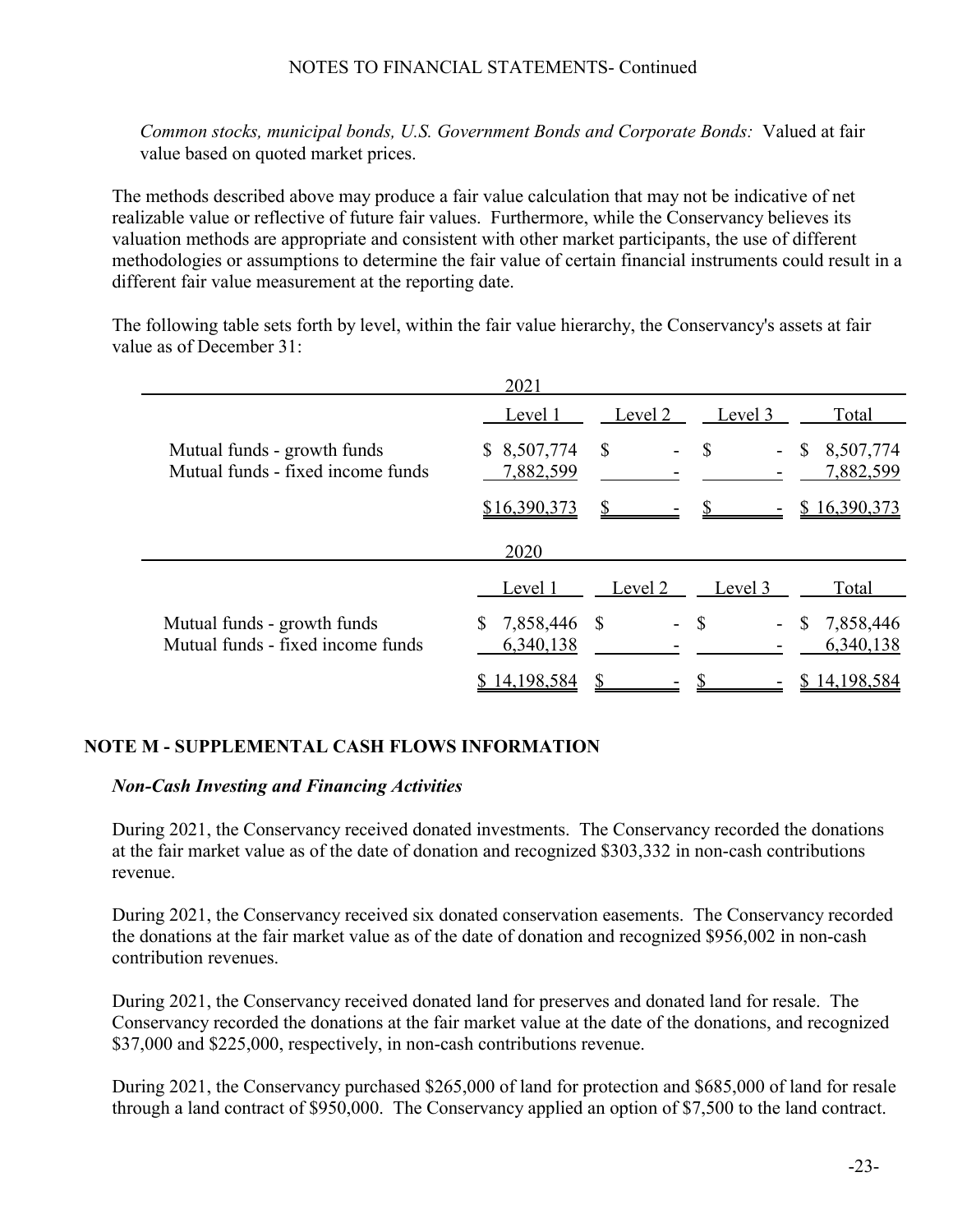During 2020, the Conservancy received donated investments. The Conservancy recorded the donations at the fair market value as of the date of donation and recognized \$114,360 in non-cash contributions revenue.

During 2020, the Conservancy received six donated conservation easements. The Conservancy recorded the donation at the fair market value as of the date of donation and recognized \$823,750 in non-cash contribution revenues.

During 2020, the Conservancy received donated land for a preserve. The Conservancy recorded the donations at the fair market value at the date of the donations, and recognized \$37,000 in non-cash contributions revenue.

### *Other Cash Flow Information*

Cash paid for interest amounted to \$33,600 and \$14,641 for the years ended December 31, 2021 and 2020, respectively.

# **NOTE N - COMMITMENTS AND CONTINGENCIES**

The Conservancy received Federal grants from the Agricultural Conservation Easement Program. The Conservancy must continuously monitor the conservation easements to ensure there are no changes to the easements. The grant program is subject to audit by agents of the granting authority; the purpose of which is to ensure compliance with conditions precedent to the granting of the funds. Any liability for reimbursement, which may arise as a result of these audits, is not believed to be material.

# **NOTE O - RISKS AND UNCERTAINTIES**

## *COVID-19*

The Conservancy believes it understands the risk associated with COVID-19. The Conservancy has implemented risk mitigation tactics as to the risk of the impact of COVID-19 related to all aspects of the Conservancy's business transactions with customers and vendors and human interaction within and outside of the Conservancy. The effect of potential interruption to business operations is unknown at this time. The Conservancy received PPP loans as detailed in Note H as COVID relief.

## **NOTE P - RELATED PARTIES**

In the year ended December 31, 2021, the Conservancy received a conservation easement on 58.10 acres of land donated by a member of the Board of Directors. The conservation easement value of \$420,000 is included in gifts of land or development rights on the statement of activities.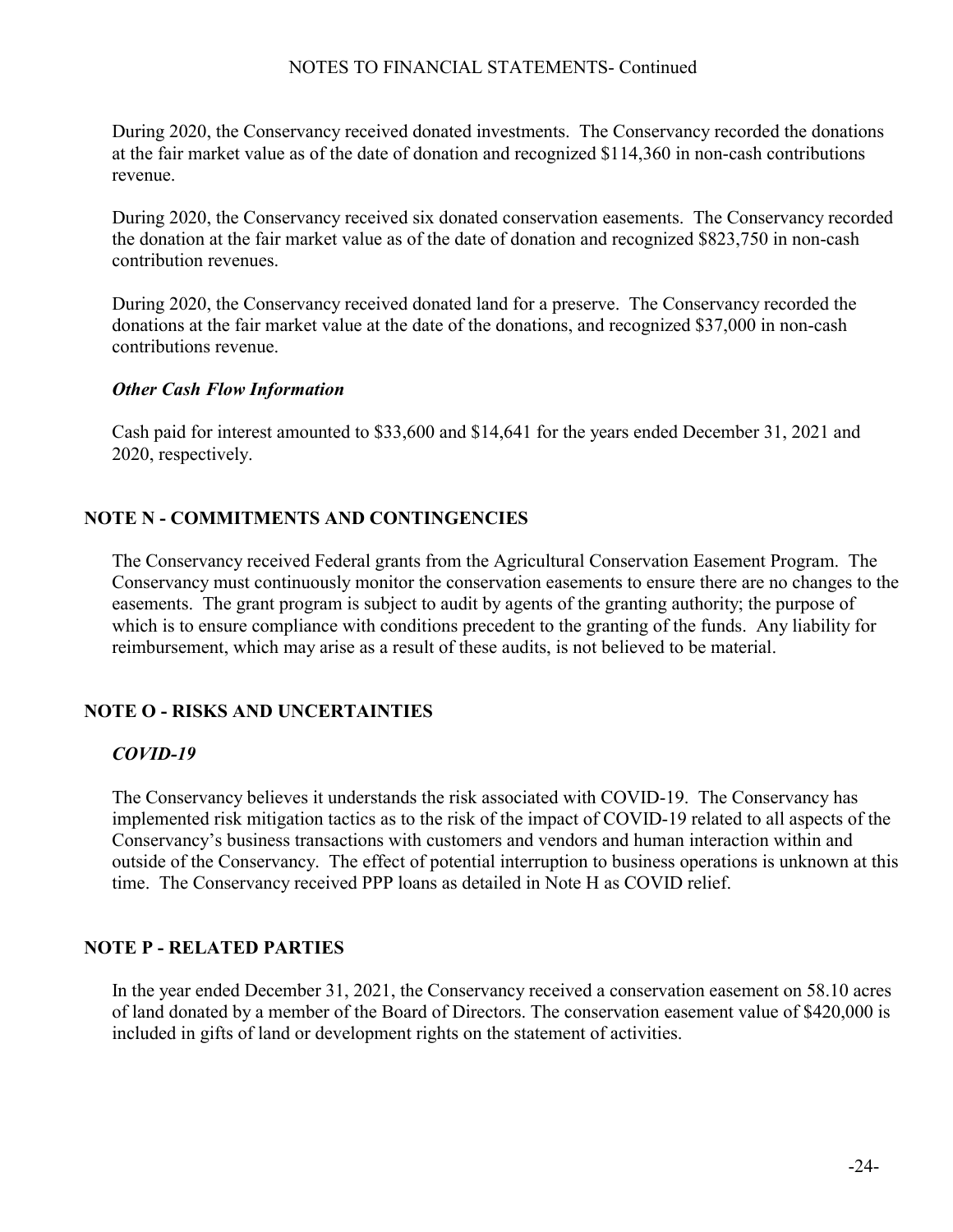# **NOTE Q - SUBSEQUENT EVENTS**

The Conservancy has evaluated subsequent events and transactions for potential recognition and disclosure through April 25, 2022, the date the financial statements were available to be issued.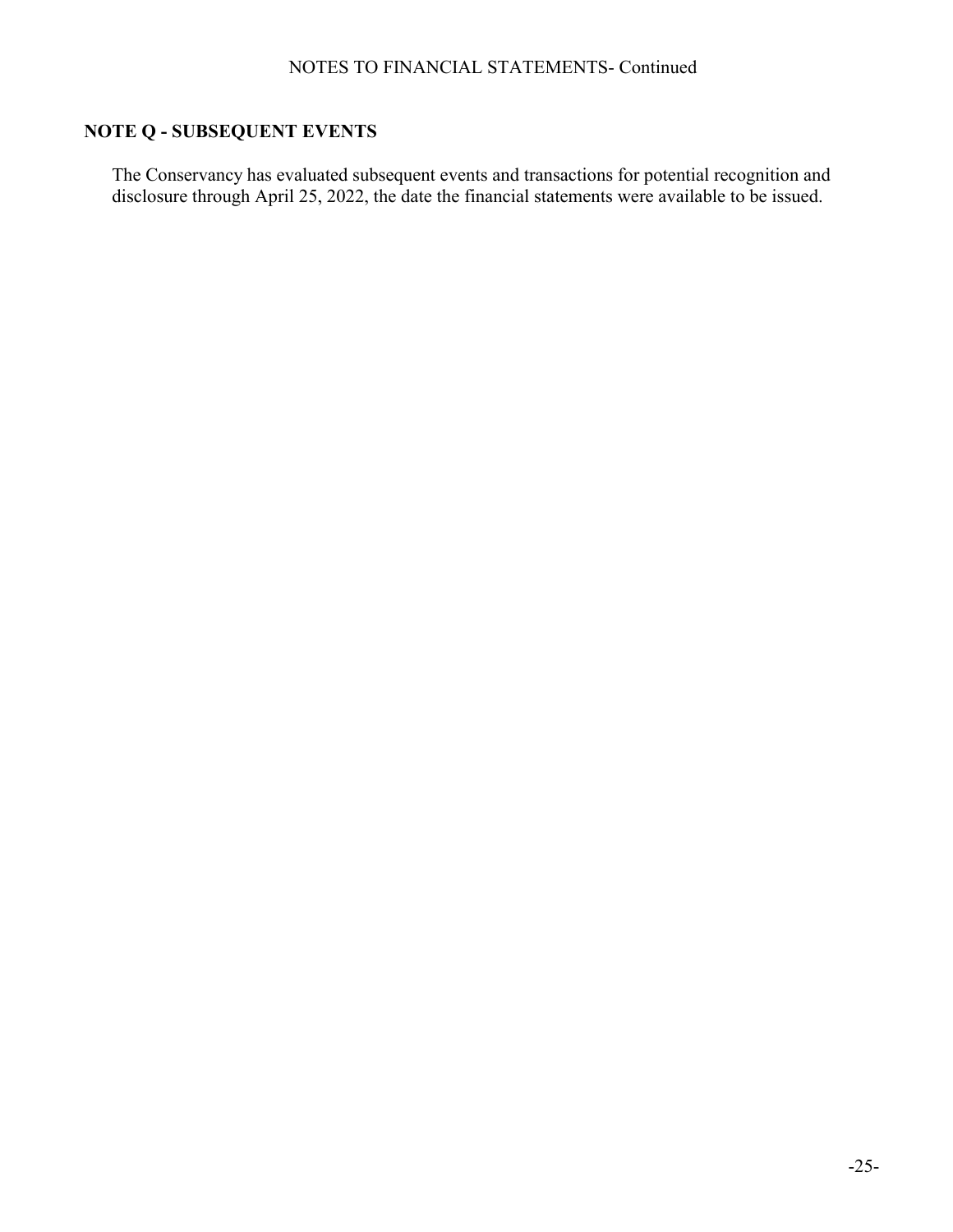# **SUPPLEMENTAL INFORMATION**